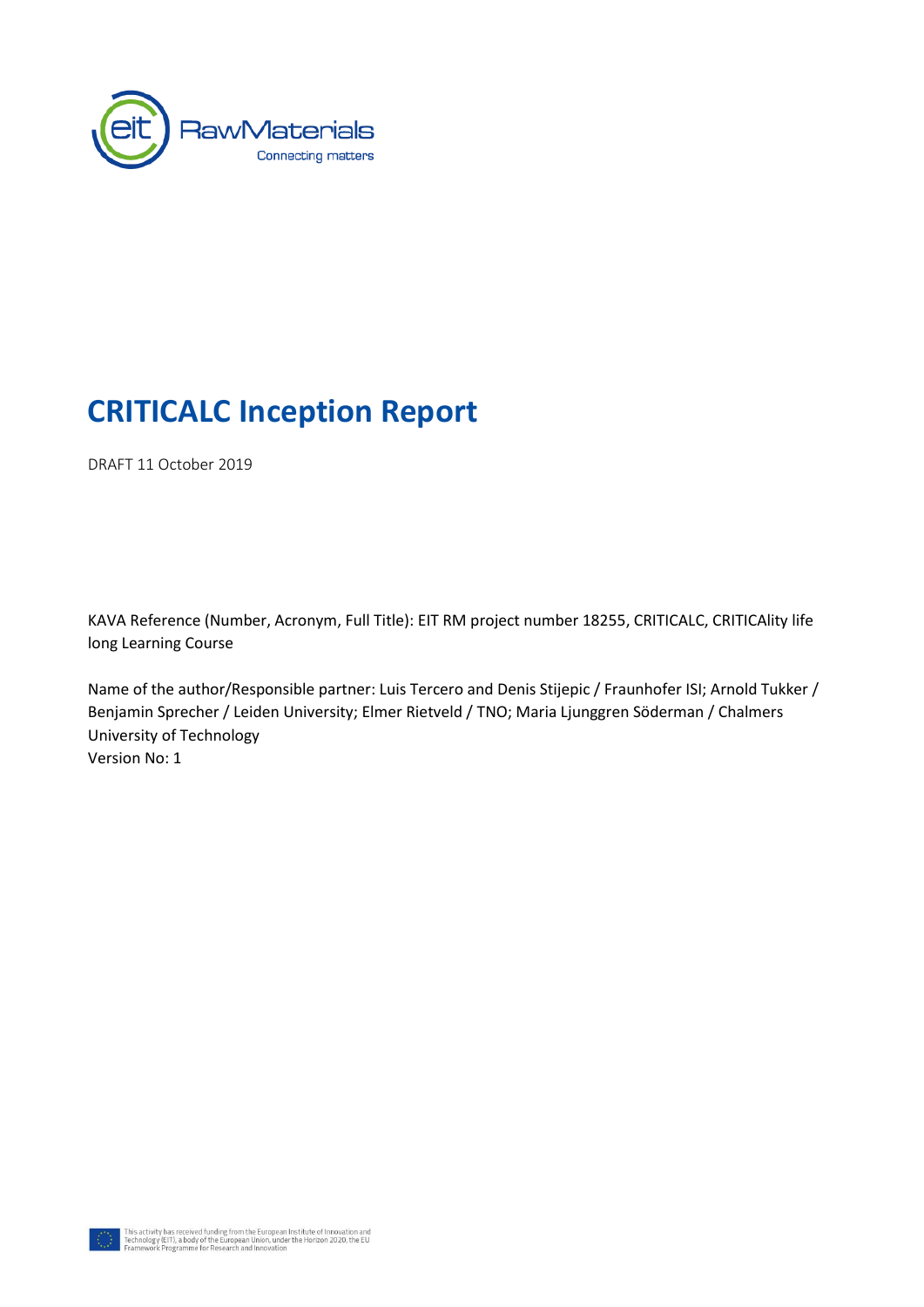

# **Content**

| $\mathbf{1}$ .<br>2. |                      |                                                                              |  |
|----------------------|----------------------|------------------------------------------------------------------------------|--|
|                      | 2.1.<br>2.2.         |                                                                              |  |
|                      |                      | PhD Programs 7                                                               |  |
|                      |                      |                                                                              |  |
|                      |                      | The SusCritMat project (Sustainable Management of Critical Raw Materials)  8 |  |
| 3.                   |                      |                                                                              |  |
|                      | 3.1.<br>3.2.<br>3.3. |                                                                              |  |
| 4.                   |                      |                                                                              |  |
|                      | 4.1.<br>4.2.<br>4.3. |                                                                              |  |
| 5.                   |                      |                                                                              |  |
| 6.<br>7.             |                      |                                                                              |  |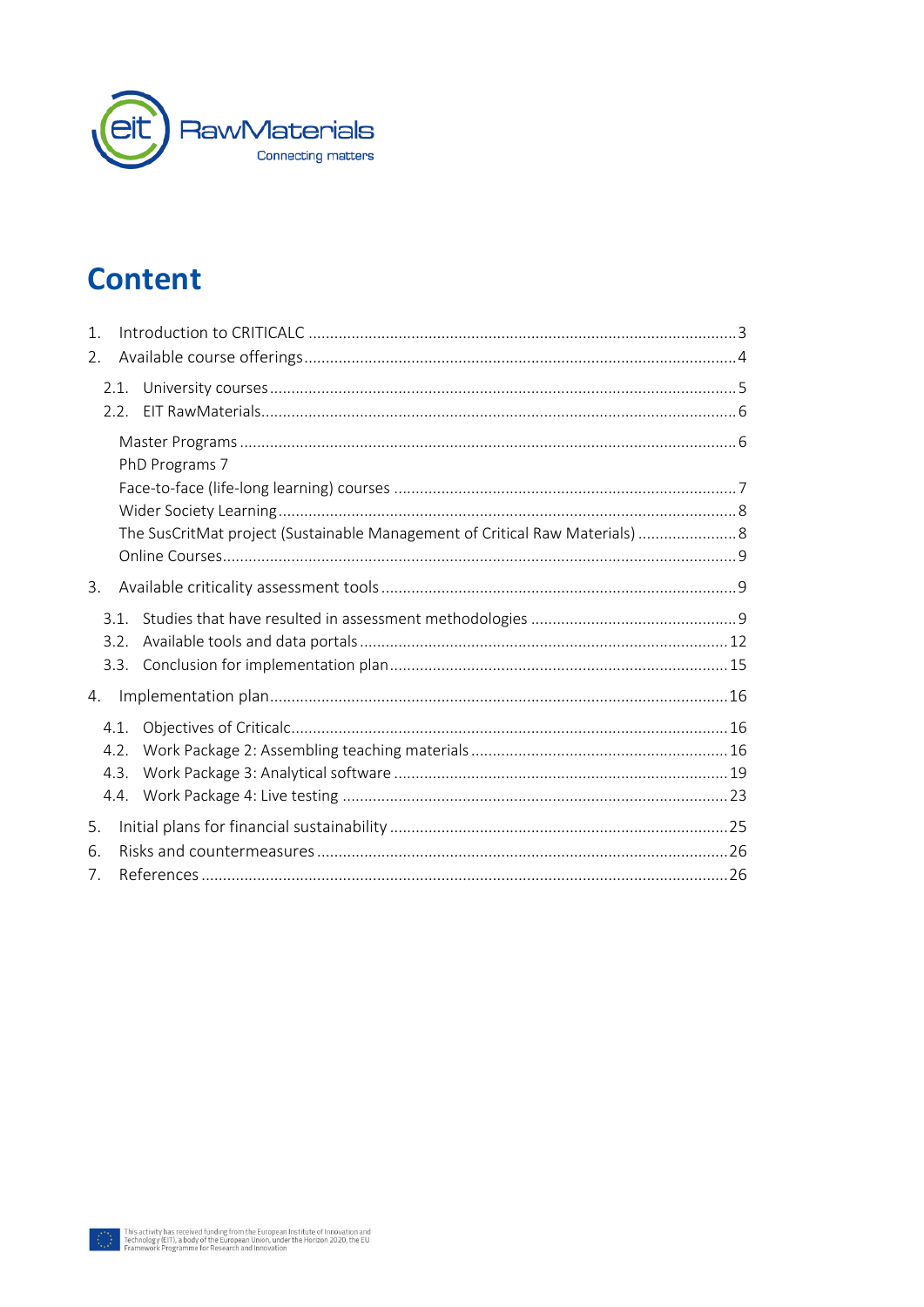

# <span id="page-2-0"></span>**1. Introduction to CRITICALC**

Raw materials criticality assessments are a merger of concept and data. Learners must understand both, and their relationship, in order to properly assess criticality.

The concept of "critical raw materials" has served to provide clear guidance to policy and to steer research funding for a more secure supply of raw materials for the European industry in the past decade. Following the seminal report "Minerals, Critical Minerals and the U.S. Economy" (NRC 2008), the Ad-hoc Working Group of defining Critical Raw Materials for the EU convened starting in 2009, leading to the publication of the report "Critical raw materials for the EU" (European Commission 2010) and contributing to a Communication on commodity markets and raw materials (European Commission 2011).

Since then, the List of Critical Raw Materials for the EU has been updated twice (European Commission 2014, 2017b) and there have been extensive efforts expended on understanding criticality and advancing the methodology for its determination at different levels (Buijs et al. 2012; Graedel et al. 2012; Graedel et al. 2015; Glöser et al. 2015; Helbig et al. 2016; McCullough and Nassar 2017; e.g., Blengini et al. 2017; Moss et al. 2013; US DoE 2011). This flurry of activity has led to a diversity of methodologies all trying to describe the same "phenomenon", which has not been unambiguously defined to-date. Although the methodology development activities continue on, it has become evident that dialogue and a common understanding are important in order to better use "criticality" for guiding policy and business decision. The EIT RawMaterials projects IRTC (International Round Table on Materials Criticality, [www.irtc.info\)](http://www.irtc.info/) and its businessoriented counterpart, IRTC-Business, are fostering this dialogue on an international stage.

At the same time, some course offerings have become available (see Chapter [2\)](#page-3-0) targeted at both students and professionals, to introduce (potential) users to the concepts behind criticality assessments. However, data constitutes the bridge between an understanding of the concepts behind criticality and a useful criticality assessment. Therefore, there is a need to provide learners not only with conceptual knowledge but also to easy access to relevant data. CRITICALC aims to combine these two elements into a modular, flexible, blended learning course offering. The elements and ambition of CRITICALC are shown in [Figure 1.](#page-3-1) Learning objectives are to understand what makes materials critical, how to assess criticality, to analyse economic and other implications of criticality at company, sector and country level, and to develop strategies to reduce criticality risks. TNO has a criticality assessment tool available developed for Dutch SMEs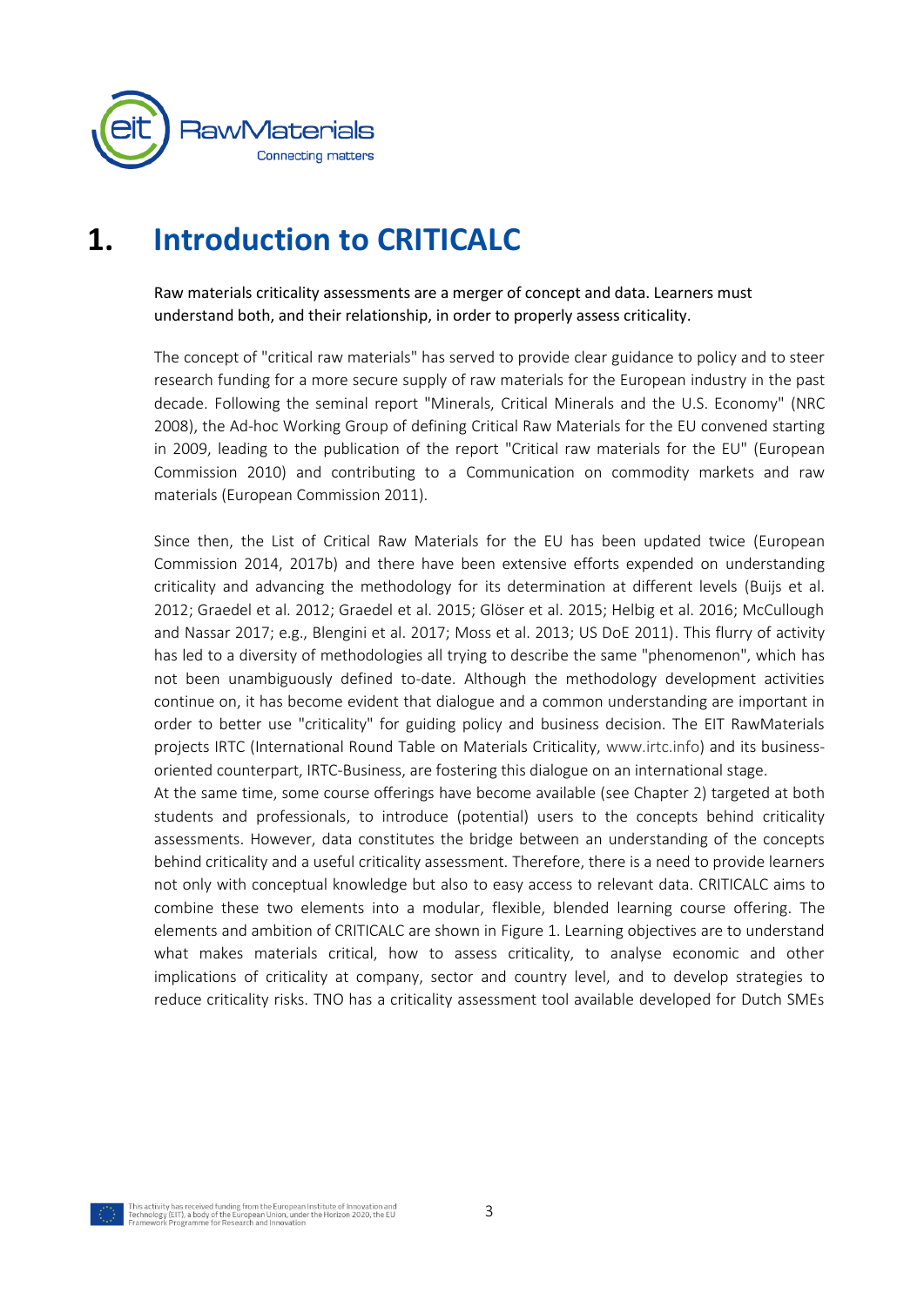

and OEMs ('grondstofscanner' or 'raw materials scanner'<sup>1</sup>). Contacts of the project team with other organisations in Europe, such as the Deutsche Rohstoffagentur (DERA), show the need for similar and more expanded tools for Europe as a whole. For use in the course, the Dutch tool will be translated and expanded for use in an international context. Learning materials will be criticality literature, exercises (a.o. with the tool), and case studies or teamwork in small projects. Classes will be taped. All material will be electronically available so that ultimately a 'blended learning' package is produced. The course will be tested during the project with over 250 students, and the lifelong learning version will be offered commercially after the end of the project.

| <b>Concepts</b>                                      | Data                                          | Flexible and relevant                                  |
|------------------------------------------------------|-----------------------------------------------|--------------------------------------------------------|
| How to assess criticality                            | Translated and                                | Levels of analysis: Company,<br>sector, country        |
| How to analyse<br>economic and other<br>implications | expanded version of the<br>"grondstofscanner" | Modular & adaptable: MSc, PhD<br>and Lifelong learning |
|                                                      |                                               | Electronic and face-to-face                            |
| Develop strategies for reducing risks                |                                               | components                                             |

<span id="page-3-1"></span><span id="page-3-0"></span>Figure 1: Learning objectives, data basis and modalities of CRITICALC courses.

# **2. Available course offerings**

The concept of raw materials criticality is relevant at all stages of the raw material cycle and for different aspects of raw materials markets. Therefore, the topic of critical raw materials is touched upon in varied course offerings ranging from mining to material science (especially for substitution) to recycling. In this chapter, we offer an overview of tools and courses already available internationally on criticality.

1

<sup>1</sup> [https://acc.grondstoffenscanner.nl/#/.](https://acc.grondstoffenscanner.nl/#/) The Grondstofscanner evaluated the 5000 product categories in the HS trade classification system and analysed per type of product if critical materials are likely to be present. From there, by selecting products relevant for specific companies (OEMs, other) one can see which materials form a risk and why.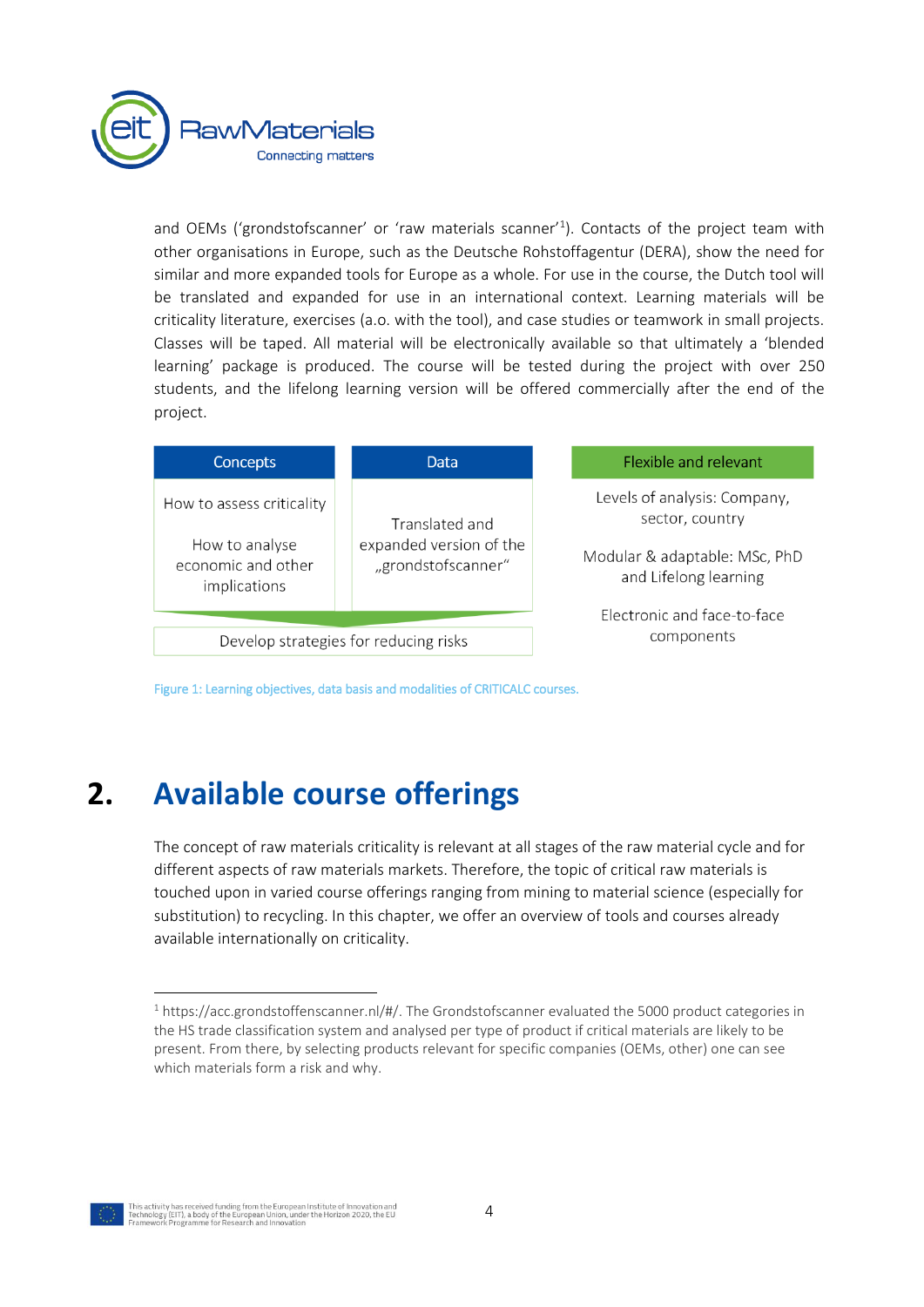

#### **2.1. University courses**

<span id="page-4-0"></span>Many universities offer or have offered traditional/presence lectures, courses or study programs on, e.g., industrial ecology, engineering materials and sustainability, sustainable materials management or sustainable development for (master) students, which cover the topic of raw material criticality to some extent. Examples are the Universities of Augsburg , Surrey, Zurich (ETHZ) and Basel (University of Augsburg 2019; University of Surrey 2019; ETH Zürich 2015; University of Basel 2017).

Critical Materials Institute (CMI) offers an extensive overview of educational opportunities relevant for critical material studies (CMI 2019a). The educational offers range from short courses and webinars to lectures and graduate research programs offered by CMI's partner institutions, e.g., Colorado School of Mines and Iowa State University. They target different audiences (including industry, students and researchers). However, CMI's education package cannot be regarded as a clearly structured program with immediate focus on material criticality; rather, it is a broad overview of educational opportunities covering many different topics that are (indirectly) relevant for material criticality studies (CMI 2019f, 2019d, 2016, 2019e, 2019g, 2019b, 2019c). The American Geosciences Institute (AGI) offers webinars on raw material criticality (AGI 2018b, 2016, 2014, 2018a). Simply speaking, these webinars are video lectures given by different experts via the AGI homepage or another provider (e.g., YouTube). For some of these lectures, accompanying slides are provided as PDF files.

We further cross-checked via an e-mail inquiry with a number of key universities known to work in the field of Industrial Ecology and/or material flow analysis and resources if they have any dedicated classes on criticality assessment. We contacted for this senior staff working in the resources field at:

- Yale University, MIT, the University of California in Santa Barbara (all US)
- NTNU (Norway)
- KTH, (Sweden)
- the Institute of Urban Ecology of the Chinese Academy of Sciences (Xiamen, China)
- the National Institute of Environmental Studies (Tsukuba, Japan)
- the University of Sydney and the University of New South Wales (both Australia).

In addition, we further obviously cross-checked as well the MSc courses on Industrial Ecology provided by project partners Chalmers University of Technology and Leiden University. From the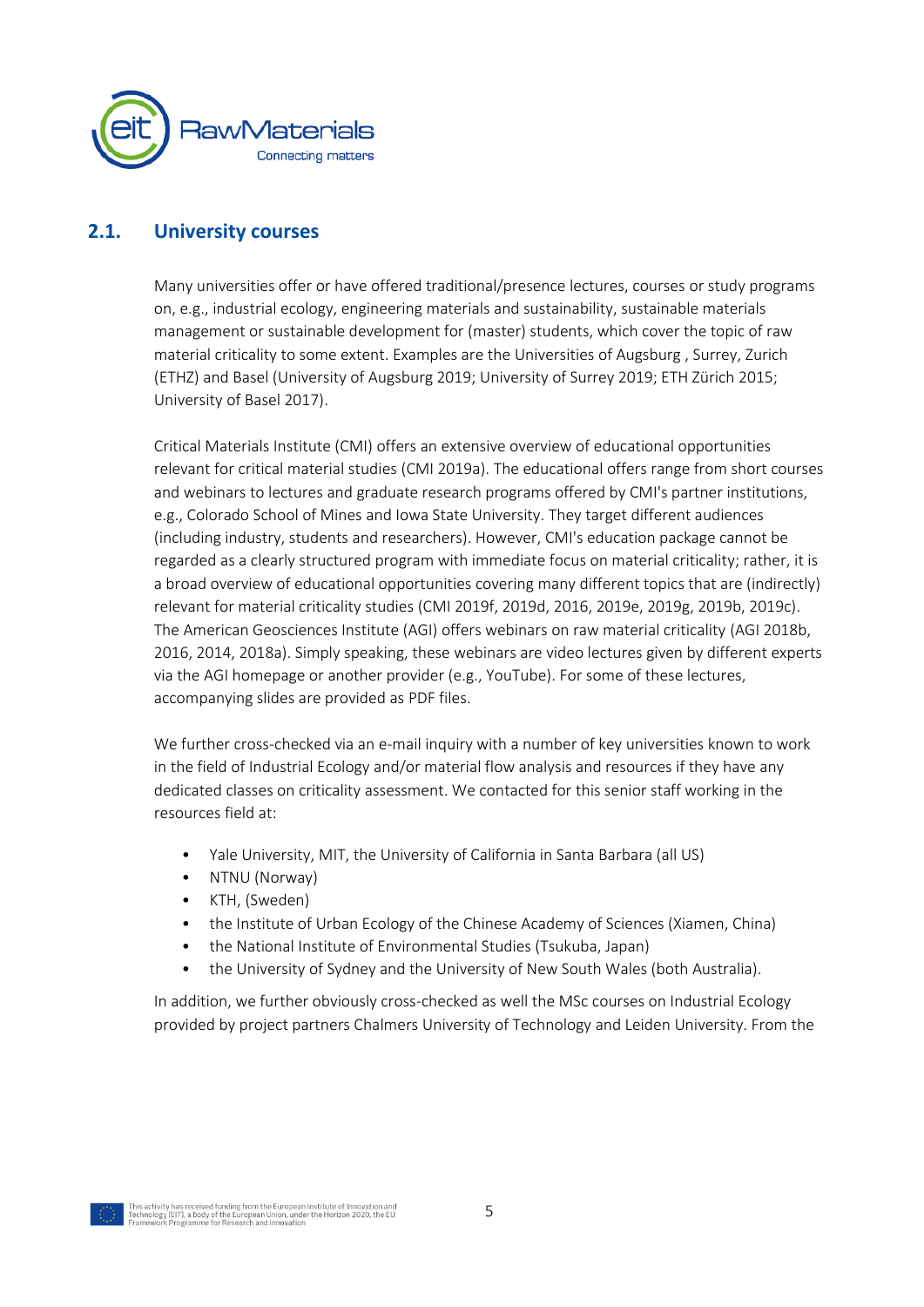

responses we learned that most of these universities offer relatively extended courses (e.g. 7.5 ECTS) or even full MSc programs (60-120 ECTS)<sup>2</sup> that cover for instance Life cycle assessment, Material flow analysis, Input Output analysis, and other approaches to assess flows of products and materials in the economy at different levels of scale. Some of these courses do address the issue of criticality, and methods to assess criticality. But invariably, the topic of criticality and supply chain security in such courses is addressed at best in a day or 2 of the classes, often just few hours. Several universities also have developed Massive Open Online Courses (MOOCs) that address the issues above, but also here the part dedicated to criticality assessment usually is just a small part<sup>3</sup>.

There are further criticality courses targeting primarily business administrators or supply chain managers. Like the university courses above, they represent a relatively general view on criticality: they understand criticality as the risk of supply default (in the sense of quality or delivery default) from the viewpoint of a corporation/enterprise that is dependent on its supply chain. Thus, these courses on 'criticality' do not deal specifically with the natural, physical or geopolitical aspects of criticality of raw materials but with the criticality of intermediate inputs with a focus on the aspects of business administration, supply chain management and corporate process control (PiLog Group 2018; CfPA 2018, 2019; ISM 2019). This 'supply chain criticality view' can be useful for the CRITICALC project as we also aim to cover the implications of criticality at company level.

## <span id="page-5-0"></span>**2.2. EIT RawMaterials**

 $\ddot{\phantom{a}}$ 

### <span id="page-5-1"></span>Master Programs

All EIT-labelled master programs deal with issues that are more or less directly relevant for raw material criticality studies (EIT RawMaterials 2019b). In the following, we list the master programs and teaching units that explicitly mention raw material criticality in their (publicly accessible) announcements or syllabuses.



<sup>&</sup>lt;sup>2</sup> ECTS stands for the European Credit Transfer System which measures study credits of a course in a standardized way (time spent on self-study, preparations and other self-work, contact hours, exams). A full time study year equals 60 ECTS.

<sup>&</sup>lt;sup>3</sup> An illustration is the MOOC A Circular Economy of Metals: Towards a Sustainable Societal Metabolism thought by staff of Leiden University, see[: https://www.mooc-list.com/course/circular-economy-metals](https://www.mooc-list.com/course/circular-economy-metals-towards-sustainable-societal-metabolism-coursera)[towards-sustainable-societal-metabolism-coursera](https://www.mooc-list.com/course/circular-economy-metals-towards-sustainable-societal-metabolism-coursera) (accessed 15 August 2019), developed with support of the EIT KIC RM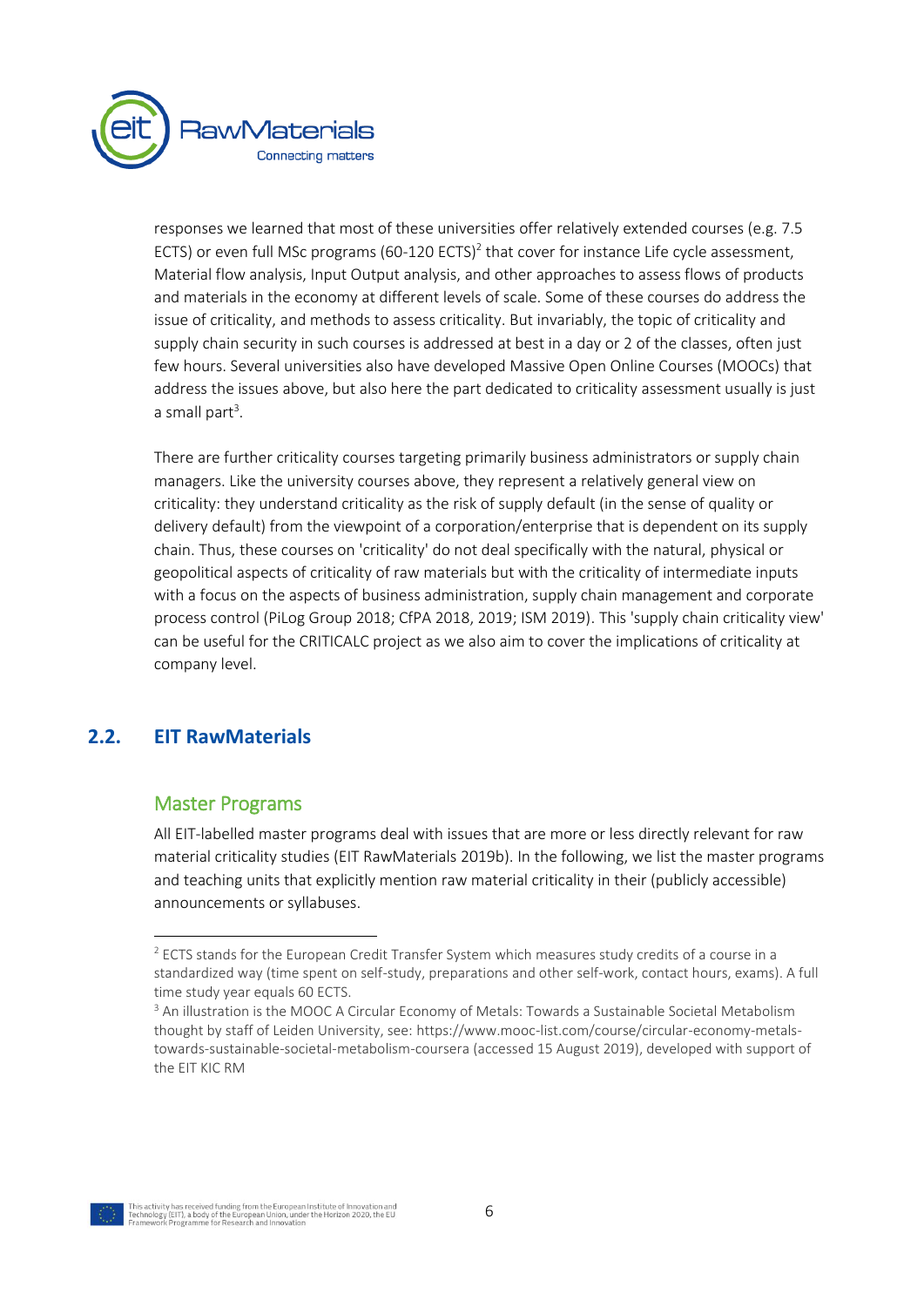

- The master program Advanced Materials: Innovative Recycling 'AMIR' includes the teaching unit TU1-4: Sustainability and Life Cycle Assessment of Materials, which covers criticality assessment methods (AMIR 2019).
- A key aspect of the master program Advanced Materials for Innovation and Sustainability 'AMIS' is the substitution of critical materials in products (AMIS 2019).
- The EMerald Master Programme in Resource Engineering (EMerald 2019) includes the course Solid Waste and By Products Processing, which contains a section on emerging technologies and demand for critical raw materials (Liège Université 2019).
- The master program Sustainable and Innovative Natural Resources Management 'SINReM' includes the course Critical Metals & Minerals (SINReM 2019).
- The master program Sustainable Materials (SUMA 2019) includes the course Recycling and Sustainable Materials, which discusses criticality as a basic concept (Università di Trento 2016).

## <span id="page-6-0"></span>PhD Programs

EIT-labelled PhD programs, in particular IDS-FunMat-Inno and IDS-FunMat-Inno-2 (are planned to) cover the topic of recycling and substitution of critical raw materials (EIT RawMaterials 2019c; IDS-FunMat 2019; EIT RawMaterials 2019e).

## <span id="page-6-1"></span>Face-to-face (life-long learning) courses

Currently offered face-to-face courses cover different aspects of raw material criticality.

- The introductory section of the course Corporate Social Responsibility  $-$  A Life-Cycle Assessment from Prospect to Closure deals with criticality as a societal trend/challenge (EIT RawMaterials 2019a).
- Similarly, the introductory section of the course Exploration, (E)Valuation and Reporting of Raw Material Deposits deals with criticality as a trend (EIT RawMaterials 2019d).
- The program of the RawMatCop Academy 2019 includes introductory aspects of raw material criticality and a case study on critical raw materials exploration in tailings (EIT RawMaterials 2019g).
- A part of the course Reporting in the Mineral Industry Resources & Reserves, Asset valuation, Sustainability & Social Responsibility deals with reporting to the society on critical raw materials (EIT RawMaterials 2019i).

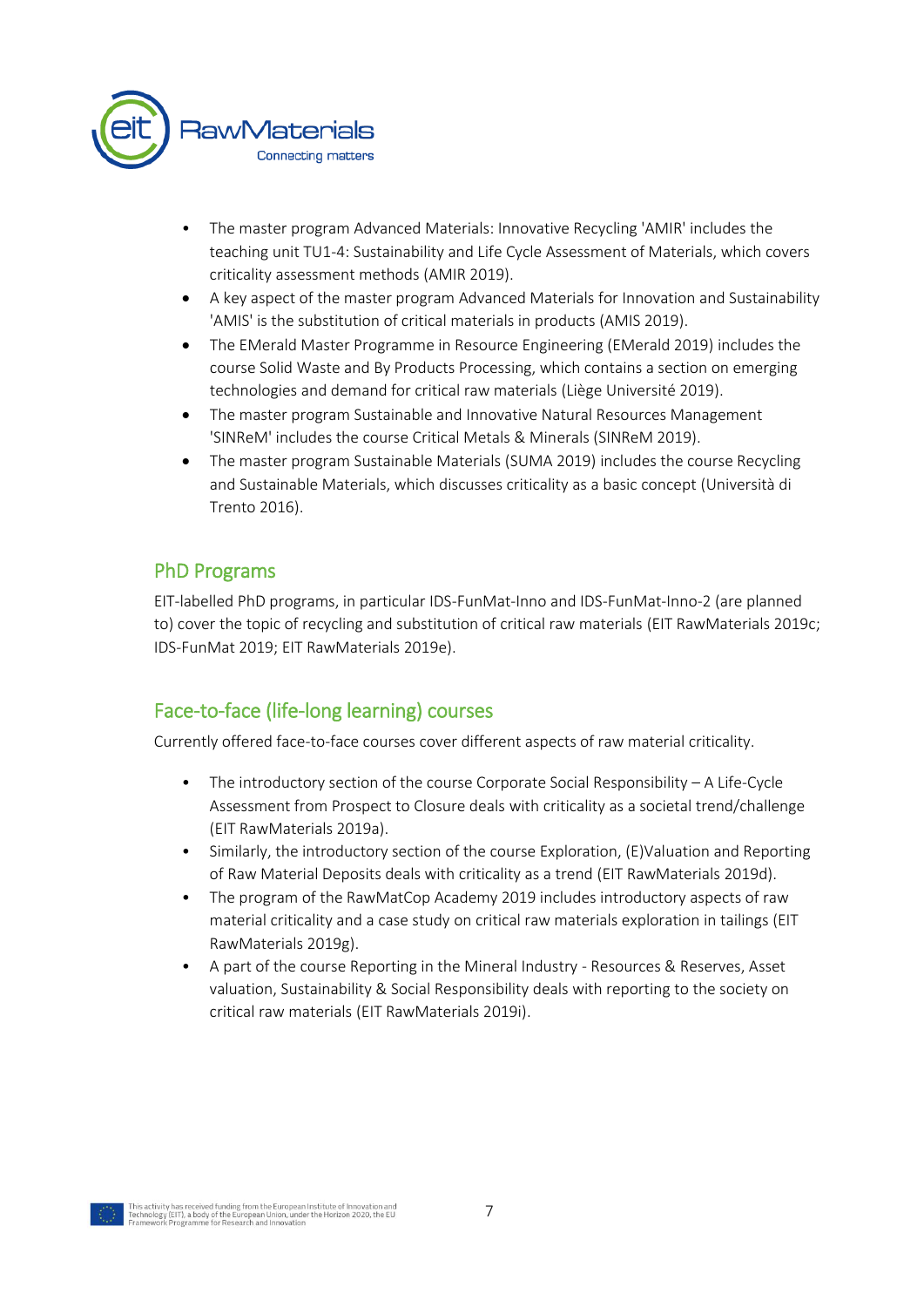

## <span id="page-7-0"></span>Wider Society Learning

Several (planned) learning projects of EIT RawMaterials target the wider society. In particular,

- the Raw Matters Ambassadors at Schools project includes toolkits (experiments) for presentation at schools dealing with substitution of critical materials (RM@Schools 2019) and
- REFER: Raw Engagement for Electronics Repair seeks to "raise the awareness of critical raw materials in wider society through electronics repair events" (EIT RawMaterials 2019h).

## <span id="page-7-1"></span>The SusCritMat project (Sustainable Management of Critical Raw Materials)

Several educational opportunities are provided/funded by EIT RawMaterials via the SusCritMat project (SusCritMat 2019a):

- SusCritMat has developed video learning contents in the form of a Small Private Online Course (SPOC). This covers the following critical-materials related topics among others (SusCritMat 2019d):
	- introductory discussions of critical raw materials (e.g., definition, issues concerning extraction and use and historical development of the topic),
	- supply risk factors in criticality assessment and
	- demand and supply scenarios of critical raw materials.
- The SusCritMat schools (summer, autumn, winter schools) cover(ed) various key rawmaterial criticality topics, among others
	- introduction to criticality and fundamental concepts,
	- assessment of information to perform economic importance and supply risk calculations,
	- criticality assessment and analysis of criticality and
	- solutions to criticality problems (e.g., responsible sourcing).

For a detailed overview, see the programs of the SusCritMat Winter School 2018 (SusCritMat 2018a) and SusCritMat Summer School 2019 (SusCritMat 2019c).

The SusCritMat short courses cover special aspects of raw materials criticality assessment. In particular, the SusCritMat Short Course 2018 focuses on the criticality assessment of cobalt (SusCritMat 2018b), and the SusCritMat Short Course 2019 deals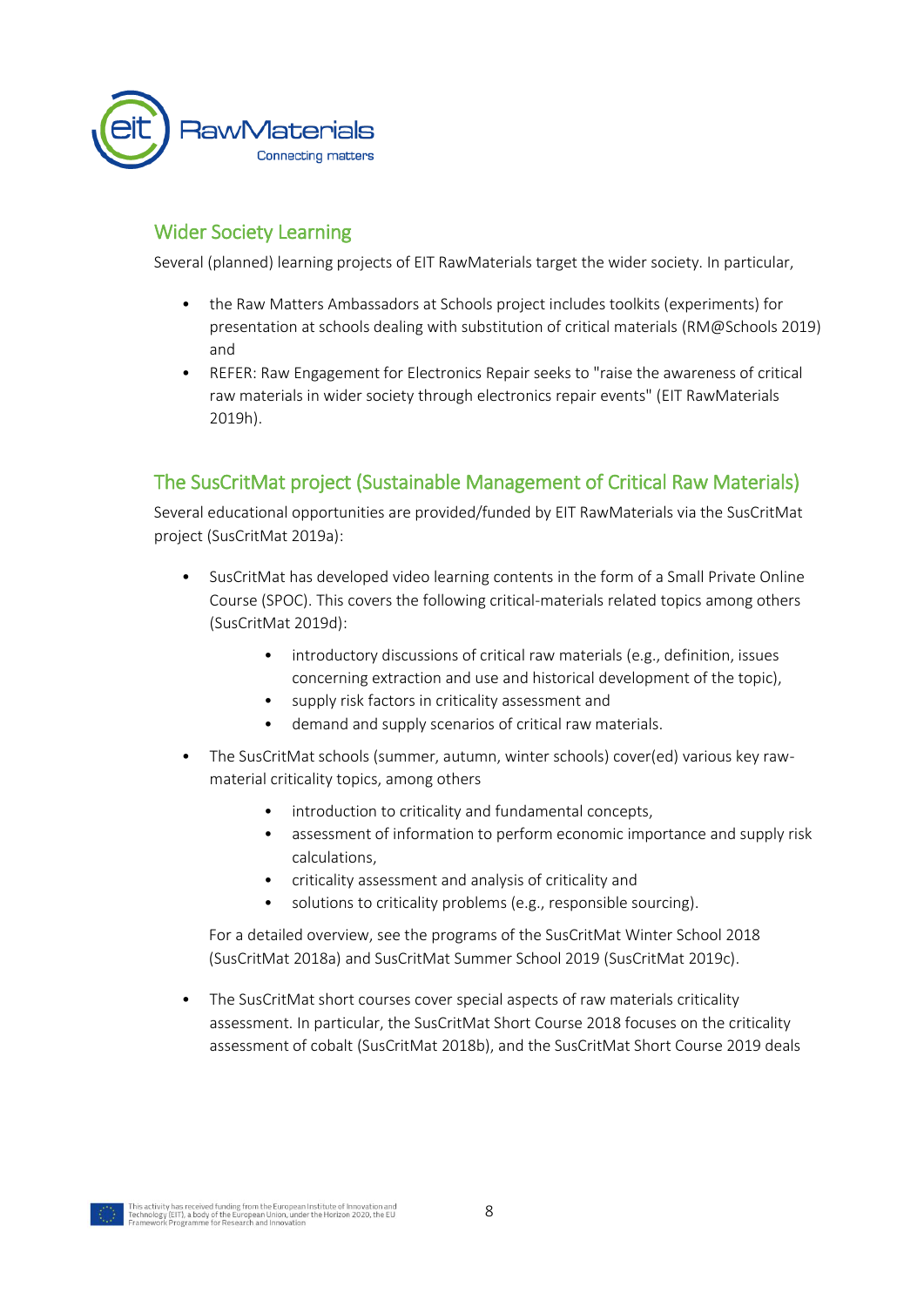

with the criticality assessment of cobalt and lithium in the context of batteries and electro mobility (SusCritMat 2019b).

This material is already being used or adapted for use in other contexts. For instance, Leiden University will use the SPOC video learning content in a 7.5 ECTS course on a Circular Economy and Governance part of a new MSc on Governance of Sustainability.

### <span id="page-8-0"></span>Online Courses

Several online courses and webinars related to critical raw materials are funded by EIT (RawMaterials), e.g.,

- the TU Delft's online course Waste Management and Critical Raw Materials focusing on recycling of critical raw materials (TU Delft 2019),
- the RoMa webinar The Added Value For The European Economy of Recycling of Secondary Critical Raw Material Within Europe, which provides an introduction to raw materials criticality and related circular economy aspects (EIT RawMaterials 2018), and
- the RoMa webinar Metal Recovery: An Efficient Example of Integrated Leading Technologies for Cobalt Recovery, which provides an introduction to raw materials criticality and related circular economy aspects based on a cobalt case study (EIT RawMaterials 2019f).
- <span id="page-8-1"></span>• a MOOC that is developed as a follow-up of SusCritMat, on analysis and management of Critical Raw Materials.

# **3. Available criticality assessment tools**

### <span id="page-8-2"></span>**3.1. Studies that have resulted in assessment methodologies**

In recent decades, the policy relevance of raw material supply has emerged and has resulted in a series of policy documents. A number of publications followed assessing the criticality of raw materials. Criticality can be considered the potential risk of supply disruptions and the resulting impact on the economy or on the implementation of certain policy goal (such as, for example, the implementation of alternative sources of energy). An early review of these criticality analyses was published by Erdmann and Graedel (2011). The EIT RawMaterials project IRTC is preparing an

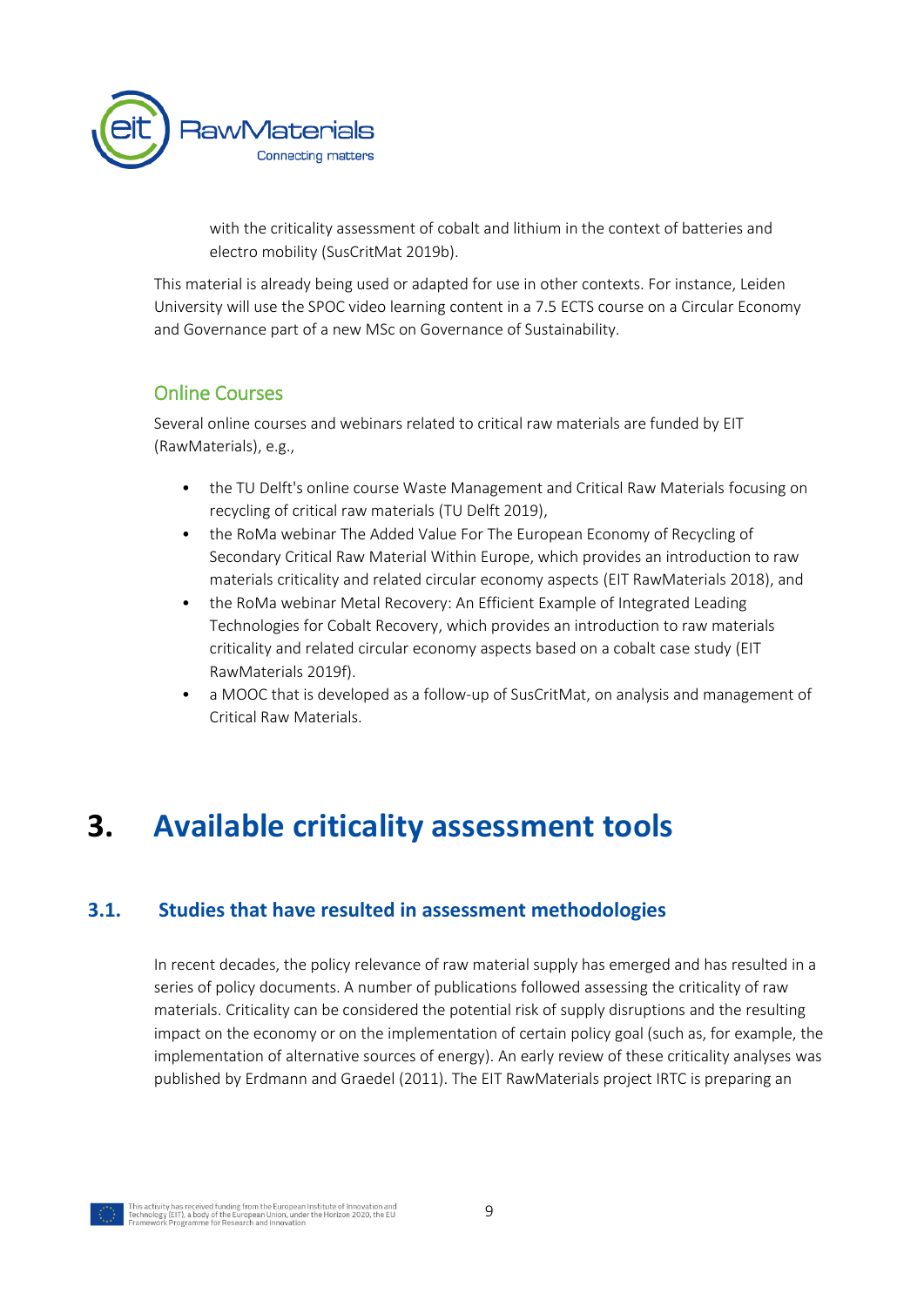

updated overview of criticality studies and furthering this discussion on international fora [\(http://irtc.info\)](http://irtc.info/).

These studies show that criticality can be about security of supply (for a company, a sector or a region) but also about potential effect on competitiveness, R&D decisions and reputation of an individual company or other organisations. Price levels of raw materials can directly affect the "bottom-line" of a company or public budgets, but prices can also influence strategic decisions. In terms of reputation, companies and public authorities are becoming ever more sensitive to the influence of pressure groups and the environmental movement as a consequence of the rapid spread of information via social media. This in turn has a direct effect on market value of products or the political acceptance of public expenditures. Two examples of raw material criticality indicators shown in Table 3.1 and Figure 3.1

|                    | Components                   | Indicator                         |
|--------------------|------------------------------|-----------------------------------|
| Supply risk        | Geological, technological,   | Exhaustion time (Reserves /       |
|                    | economic                     | Production)                       |
|                    |                              | Accompanying metal fraction       |
|                    | Social aspects               | Human development index           |
|                    | Geopolitics                  | WGI                               |
|                    |                              | Global supply concentration       |
| Vulnerability to   | Interest                     | Percentage of income that is      |
| supply constraints |                              | affected                          |
|                    |                              | Ability to pass on cost increases |
|                    |                              | Importance for the company        |
|                    |                              | strategy                          |
|                    | Substitutability (chemistry) | Performance replacement           |
|                    |                              | products                          |
|                    |                              | Availability replacement          |
|                    |                              | products                          |
|                    |                              | Environmental Impact Ratio        |
|                    |                              | Price Ratio                       |
|                    | innovation capacity          | <b>Business Innovation</b>        |

Table 3.1: Criticality indicators from Graedel et al. (2012)

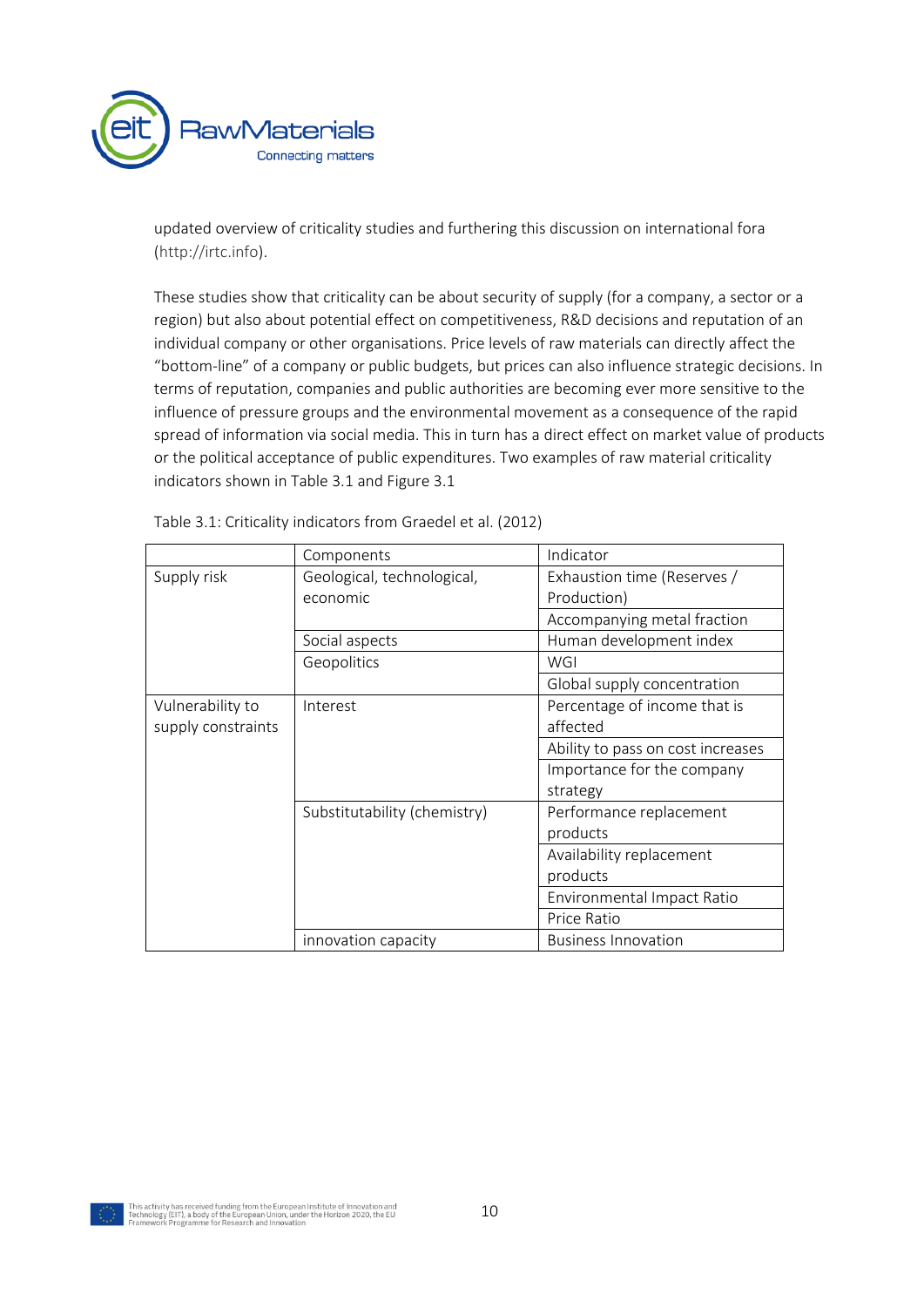



#### **Criticality assessment results**

Figure 3.1: Criticality indicators from European Commission (2017a)

Scholarly work has recently progressed critical raw material assessment beyond the usual empirical criticality assessment shown in Table 3.2. A first possible relevant work is delivered by Bensch et al. (2015). This work develops a conceptual decision and Information Systems integration model for the assessment of products based on their raw material composition and implements this model as a software prototype. The fact that this work uses mostly criticality indicators available in the resource scanner makes it less relevant for the extension of the analytical framework beyond the indicators shown in Table 3.2. However, the way that data is managed in the tool that is part of this paper might be interesting in later stages of the Criticalc project.

An academic contribution that truly opens a new paradigm in assessing criticality is offered by Sprecher (2016). It discusses an socio-technological system that assesses the productionconsumption system, the supply chain and resources and the individual companies. It offers an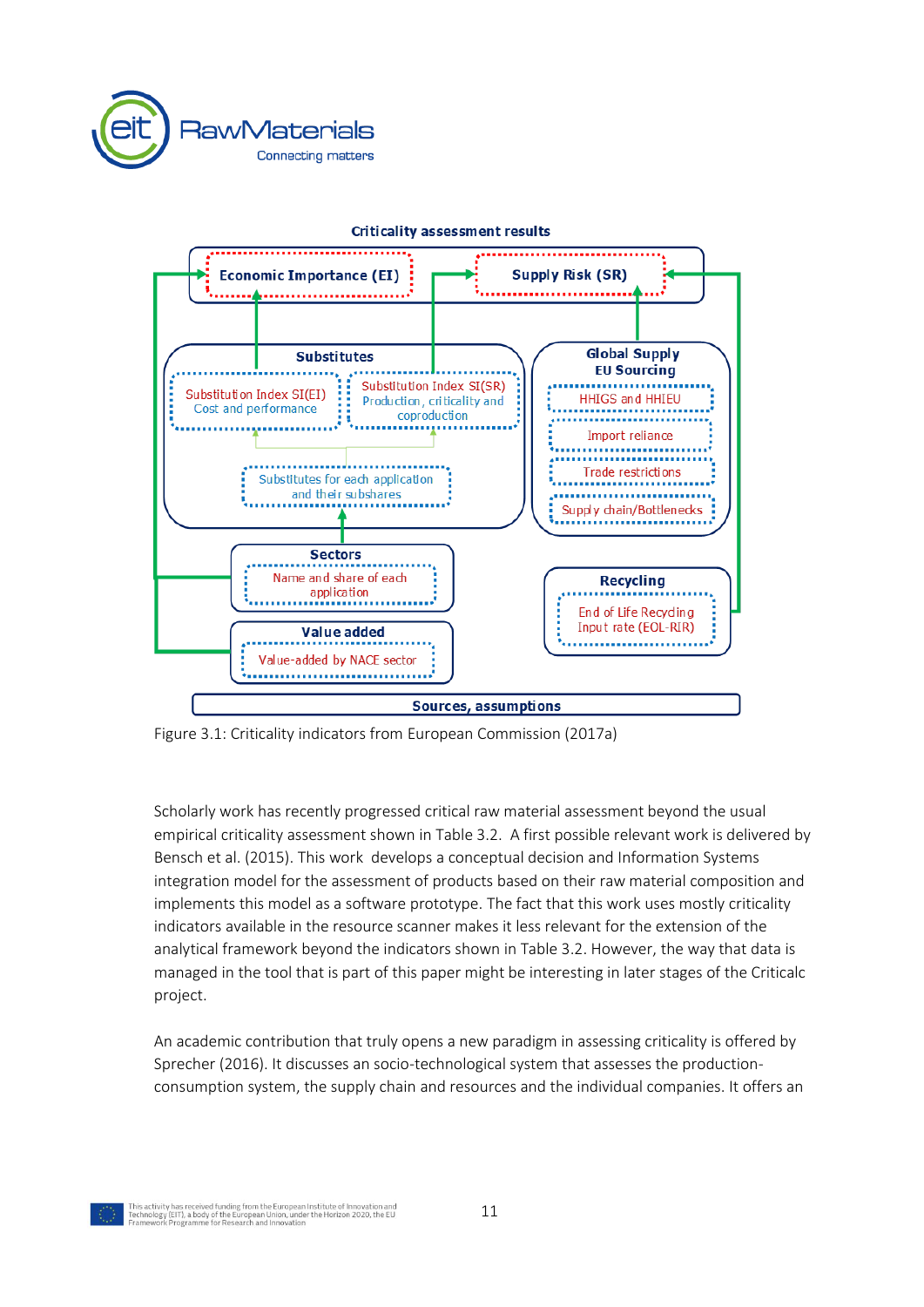

analytical framework based on resilience of a system, depending on factors that either allow it to directly maintain function under disturbance, to rapidly recover from a disruption, or to switch between alternative systems that can provide the same service. Resilience is defined in this work as:

- Resistance; the system maintains it function, i.e. it is able to tolerate various types of disturbances without experiencing unacceptable loss of function.
- Rapidity; the system is able to rapidly recover so that it meets its goals again within a short period following the disturbance.
- Flexibility; the system is capable of meeting supply needs under a disturbance by switching between different (alternative) subsystems.

It is suggested that the levels of the socio-technological system and resilience are introduced in the criticality assessment of the CRITICALC project, either qualitative or quantitative. Even indicative rankings and characterisations of the resilience elements can add depth to the quantitative assessment of indicators (for instance those in the GSS). Moreover, describing resilience and systemic risks can refer to relevant work that deepens the understanding of criticality. An example how this relevant work can be an add-on to criticality assessment is to create System Dynamic diagrams for specific products or raw materials, as is done in Sprecher (2016)

### <span id="page-11-0"></span>**3.2. Available tools and data portals**

While the calculations for criticality assessments are certainly done on a computer using purposemade tools, these tools remain outside the public realm. The existence of the criticality indicator frameworks inspired some organisations to create web-based data portals and tools to allow stakeholders to assess raw material criticality for themselves. Here, we briefly present three such tools/portals that enable users to gain insights into raw materials criticality. There are of course many more on-line tools that help to assess environmental footprints or to perform LCAs, but we limit ourselves here to tools that can help in criticality assessments.

The first example of a data portal is ROSYS of the German Raw Materials Agency (DERA 2019). This portal provides high-quality information about the production and use of minerals and metals, the trade dependence of Germany, the relevance for the energy transition and price information. A more through description of ROSYS can be found online, the main properties of this data portal will be shown in Table 3.2. A similar web-portal providing information is the

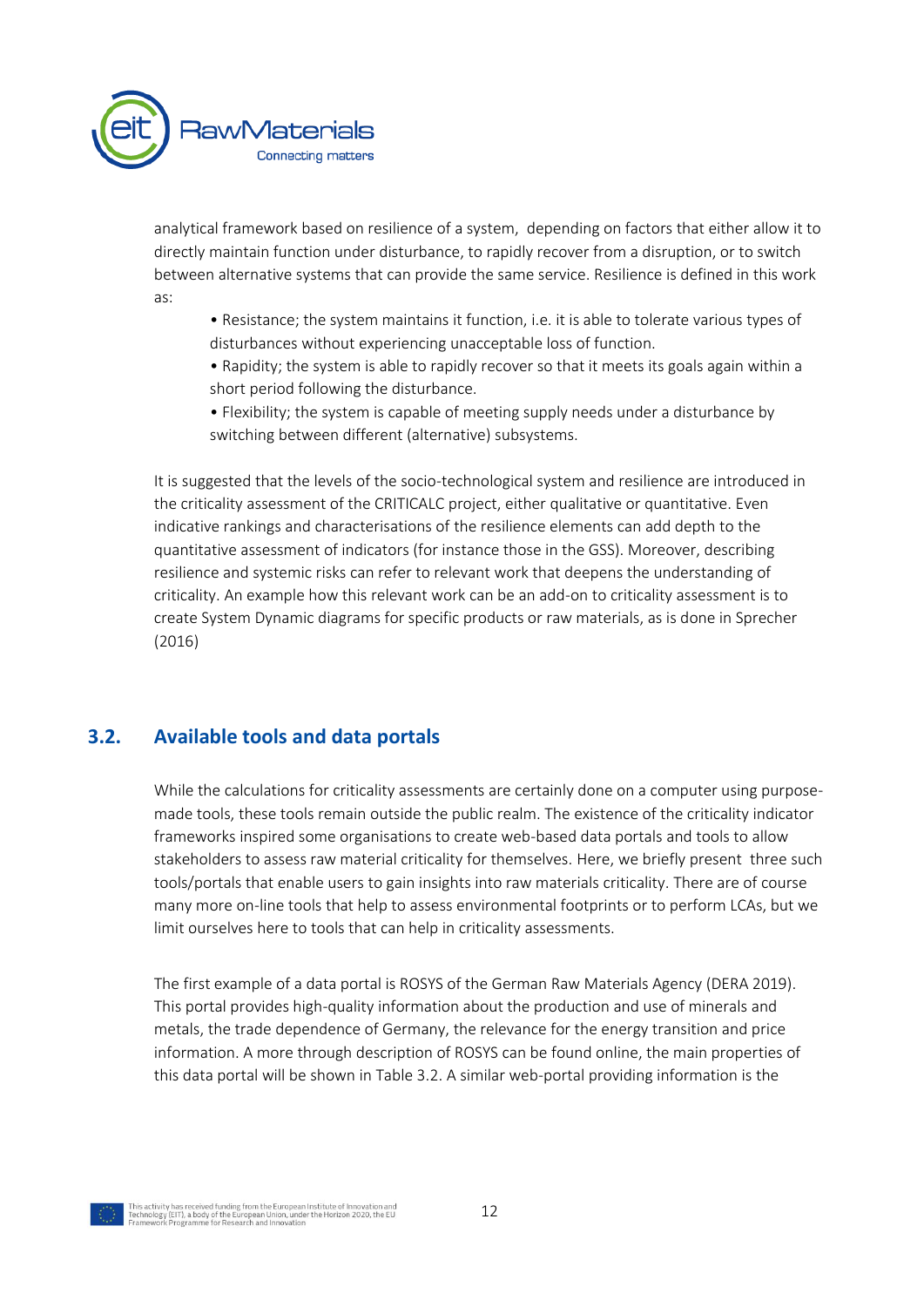

mineral site of the French ministry of Economic Affairs (BRGM 2012-2019), but it is only available in French which impedes a use for non-French speaking users.

Another example of a web-based raw material resource is the Raw Material Intelligence System of the Joint Research Center of the European Commission (JRC 2019). It has arguably the best visual representation of the raw material supply chains and systemic aspects of criticality, not to mention the excellent knowledge base that feeds the system continuously updated information. The system can however only be queried on one specific topic at the time (recycling, countries of origin, supply chain issues). A more through description of RMIS can be found online. The main properties of the tool will be shown in Table 3.2.

The third example is a raw material criticality assessment tool, the "The 'Grondstofscanner" (GSS) or Resource Scanner. This tool was created by (TNO, EY, HCSS, Leiden University 2017). It not only provides information about criticality, it also enables users to create their custom made assessment. It is the only existing tool that is specifically created with the aim of providing a userspecific criticality assessment, where for instance ROSYS and the RMIS are mainly aimed at providing information. The Resource Scanner evaluates the dependence of users (executives, policy makers, R&D, procurement professionals) on raw materials based on their selection of product groups, signifying the custom-made character of the tool. The tool can calculate the environmental, social and reputational impacts of extraction and production (supply, price of minerals and metals used), as well as the risk associated with volatile supplies. The tool includes fact sheets of products and a list of raw materials needed (e.g. batteries) and fact sheets for raw materials (e.g. iron, silver)" (EREK 2019). There are two country specific elements to the data in the Resource Scanner that require a modest follow up of user outside the Netherlands. They need to check international trade flows themselves to ascertain trade of specific product groups for their region of interest. Apart from that, they can only see a global WGI and HDI score related to countries, not a weighed WGI and HDI score for their selection of products, as these latter scores are tailored to the Netherlands trade relations with the Rest of the World (and not the trade relations between countries within the Rest of the World).

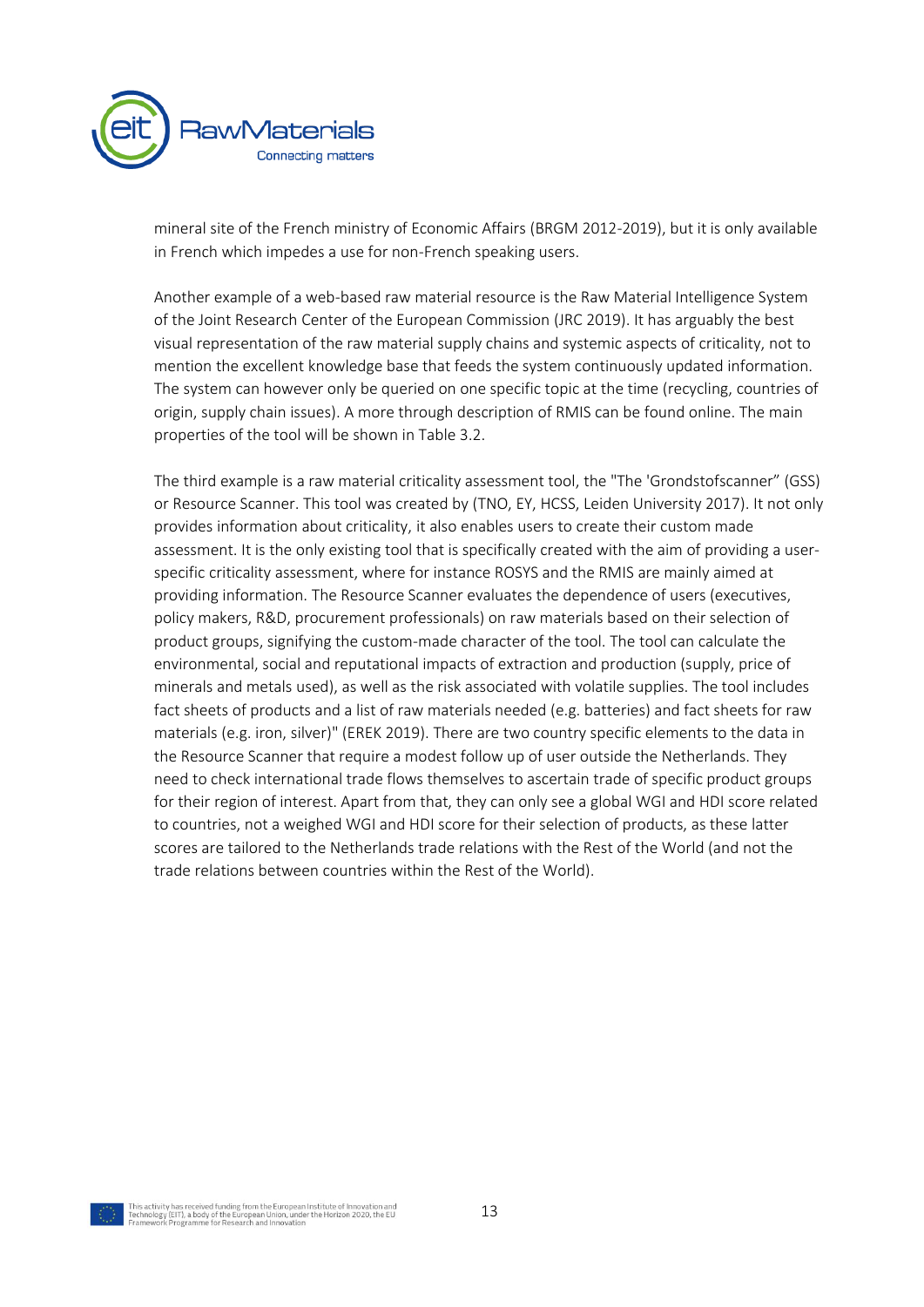

Table 3.2: Comparison functionality between online criticality tools

|                                                                                    | <b>ROSYS</b>     | <b>RMIS</b>                                         | GSS                                                 |
|------------------------------------------------------------------------------------|------------------|-----------------------------------------------------|-----------------------------------------------------|
| Nation states where<br>metals are extracted<br>i.e. produced in raw<br>form        | Yes              | Yes                                                 | Yes                                                 |
| Time series of world                                                               | Yes              | <b>No</b>                                           | No                                                  |
| production                                                                         |                  |                                                     |                                                     |
| Nation states where<br>metals are refined i.e.<br>produced in<br>intermediate form | Yes              | Only trough traded<br>product<br>groups/commodities | Only trough traded<br>product<br>groups/commodities |
| Data on production<br>of energy carrying<br>materials                              | Yes              | <b>No</b>                                           | <b>No</b>                                           |
| International trade by                                                             | Only for Germany | For EU, not Member                                  | Only for the                                        |
| raw material                                                                       |                  | <b>States</b>                                       | Netherlands                                         |
| International trade by                                                             | Only for Germany | For EU, not Member                                  | Only for the                                        |
| origin & destination                                                               |                  | <b>States</b>                                       | Netherlands                                         |
| Price information                                                                  | Timeseries       | Timeseries                                          | One year only                                       |
| Price volatility per<br>raw material                                               | No               | No                                                  | Yes                                                 |
| Relevant public policy<br>documents                                                | No               | Yes                                                 | No                                                  |
| Qualitative                                                                        | <b>Basic</b>     | Extensive                                           | <b>Basic</b>                                        |
| background                                                                         |                  |                                                     |                                                     |
| information on raw                                                                 |                  |                                                     |                                                     |
| materials                                                                          |                  |                                                     |                                                     |
| Quantified                                                                         | No               | For 20 raw materials                                | <b>No</b>                                           |
| description of                                                                     |                  | on the spatial level of                             |                                                     |
| material system,                                                                   |                  | the EU                                              |                                                     |
| including entire value                                                             |                  |                                                     |                                                     |
| chain, stocks and                                                                  |                  |                                                     |                                                     |
| waste flows                                                                        |                  |                                                     |                                                     |
| Environmental                                                                      | <b>No</b>        | Yes                                                 | Yes                                                 |
| impacts per raw                                                                    |                  |                                                     |                                                     |
| materials                                                                          |                  |                                                     |                                                     |

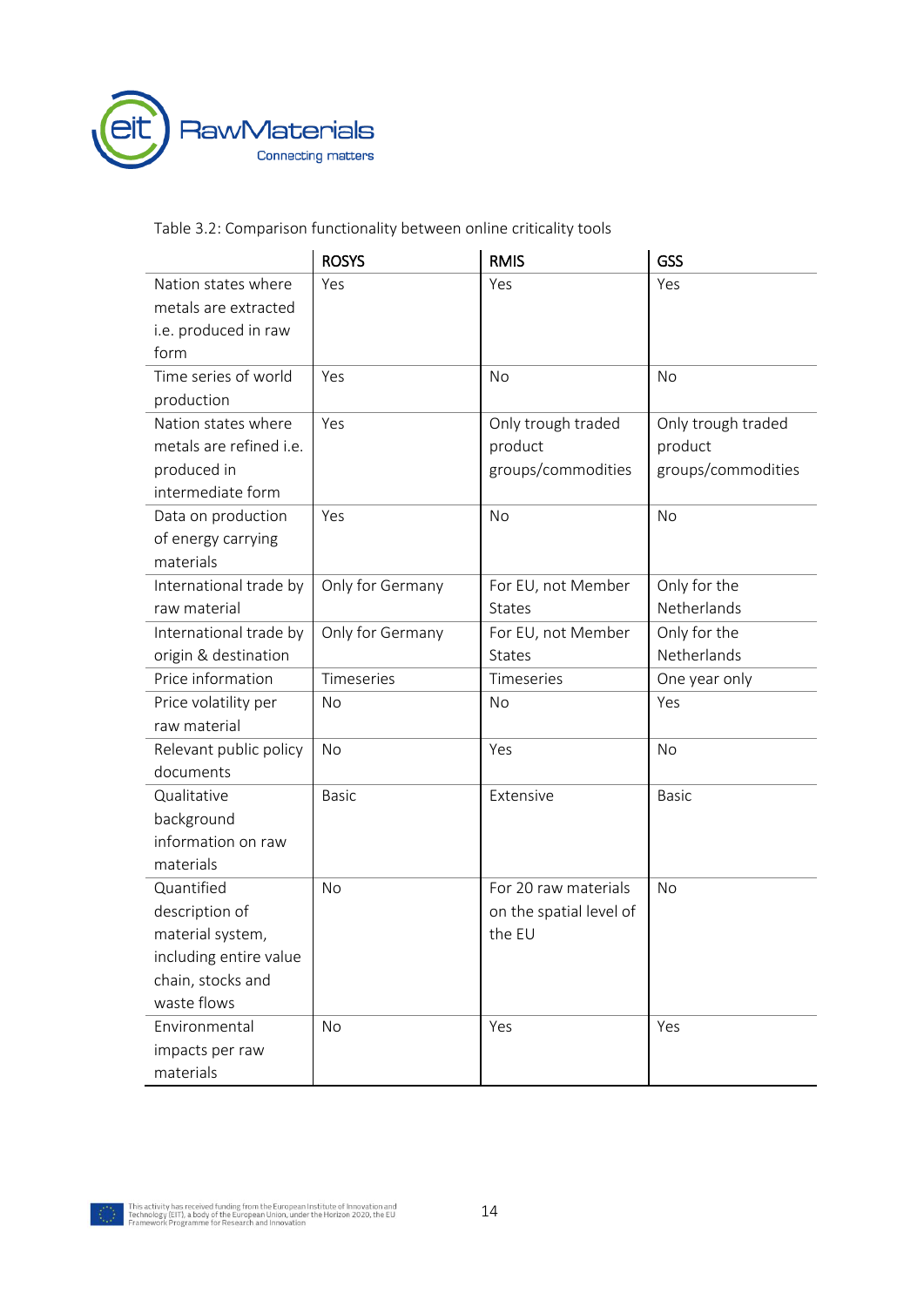

|                      | <b>ROSYS</b> | <b>RMIS</b> | GSS |
|----------------------|--------------|-------------|-----|
| Supply chain viewer  | No           | Yes         | No  |
| based on NACE2       |              |             |     |
| sectors              |              |             |     |
| Link between raw     | No           | No          | Yes |
| materials and HS/CN  |              |             |     |
| product groups       |              |             |     |
| Companionality       | No           | Yes         | Yes |
| information          |              |             |     |
| Weighed HDI, EPI and | No           | No          | Yes |
| WGI scores based on  |              |             |     |
| product group        |              |             |     |
| selection            |              |             |     |
| Presence of          | No           | No          | Yes |
| substances relevant  |              |             |     |
| for REACH            |              |             |     |

As a final example, the "Sustainable Development Edition" offered by Granta Design (2019c) contains multimedia tools on sustainability covering among others critical materials (Granta Design 2014, p. 10, 2019a). In general, Granta Design provides different multimedia education packages (on sustainability), where criticality is mentioned or discussed to some/lesser extent (Granta Design 2019d, 2019e). This means that the information of Granta (Granta Design 2019b) could not only provide criticality assessment, it could also serve as a resource in assembling the teaching materials in WP2.

## <span id="page-14-0"></span>**3.3. Conclusion for implementation plan**

Given the access to the underlying data, the consortium's deep knowledge of the calculations performed in the tool and the custom-made character, we decide to take the Resource Scanner (GSS) as a starting point for the supporting tool in the CRITICALC project.

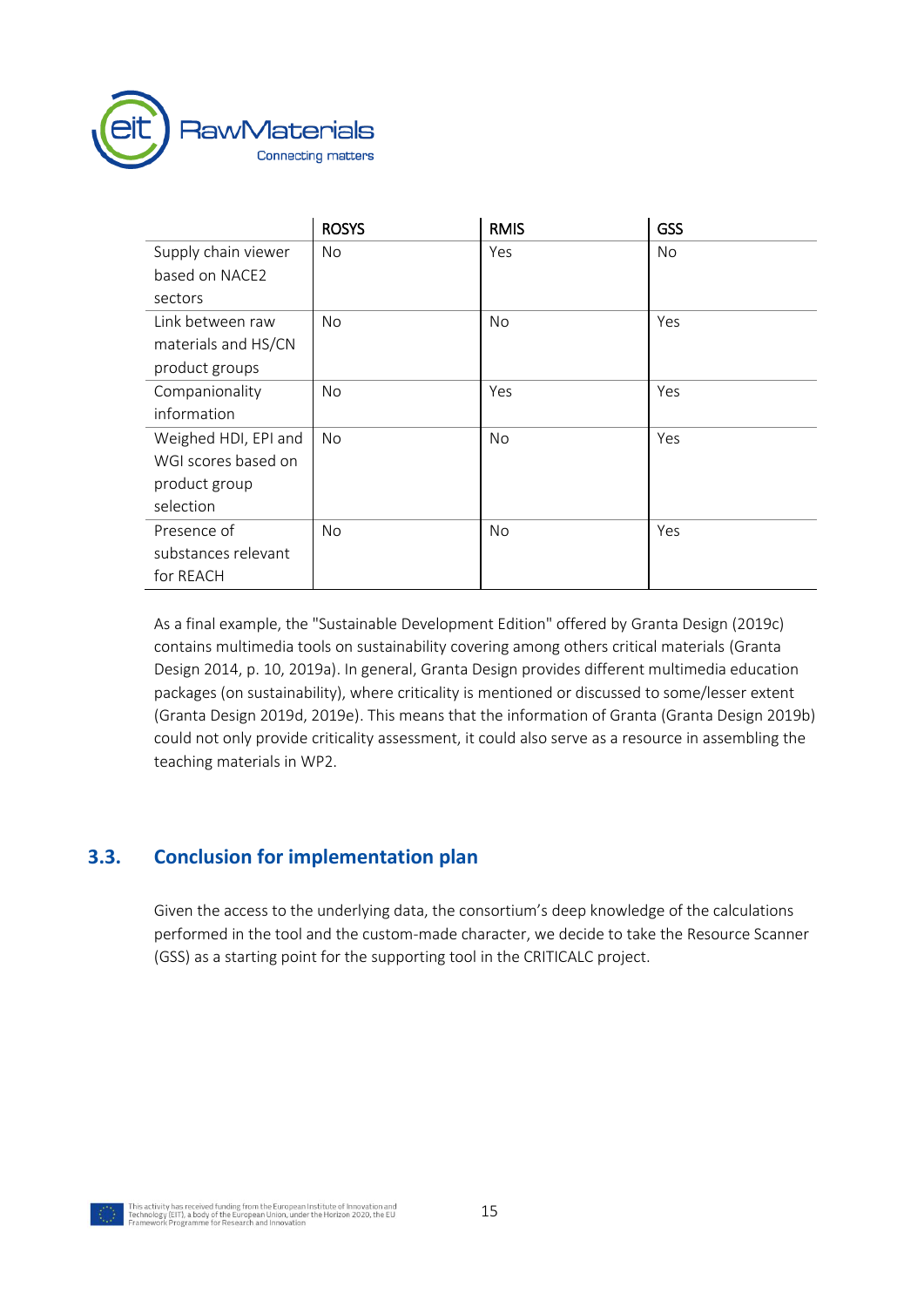

# <span id="page-15-0"></span>**4. Implementation plan**

## <span id="page-15-1"></span>**4.1. Objectives of Criticalc**

CRITICALC aims to develop a modular course on criticality assessment of materials in supply chains that can be tailored for use in MSc, PhD and lifelong learning education programs.

Despite its importance, in particular for policy and strategic business decisions, the concept of raw materials criticality is only briefly touched upon in higher education to date (see above). Here it is mostly a motivation for recycling or substitution, but the concepts themselves are rarely transmitted comprehensively. A notable exception is the SusCritMat project, which focuses on raw materials criticality but only offers one-week "Schools" and one-day narrowly-focused "Short Courses" but neither the semester-long courses required for universities nor the compact courses apt for professionals. CRITICALC will create a modular set of blended learning materials that is usable for these two settings, supported by an on-line assessment tool. Delivering the content, tools and courses is structured into three Work Packages in CRITICALC. These are:

- WP 2: Assembling of blended learning teaching materials
- WP3: Analytical software
- WP4: Live testing of courses

<span id="page-15-2"></span>In the next sections, we will discuss the approach to each WP based on the initial inventory of education materials and assessment methods.

### **4.2. Work Package 2: Assembling teaching materials**

The objective of this WP is to make blended learning materials suitable for life-long learning, which will allow course participants to develop their own criticality assessment and improvement scenarios using the software to be assembled/developed in WP3. The scenarios can be at microlevel (e.g. designers, business developers) or meso and macro level (strategic planners,

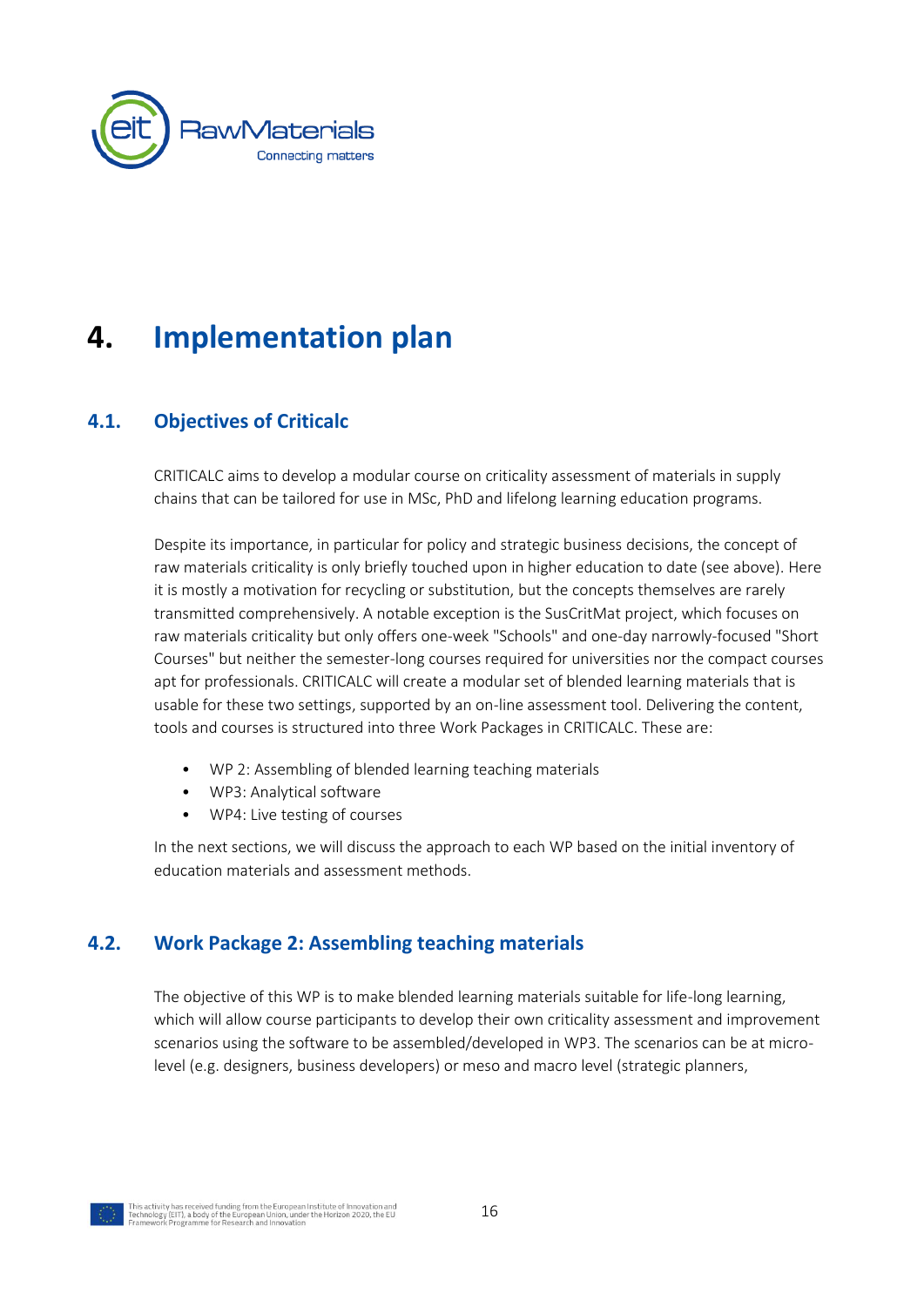

government agencies). This will result in educational courses that due to a modular structure can be implemented at different levels for different target groups. We envisage to set up the educational package in a modular form. This allows to serve various target groups with different variations of the educational package, also enabling learners to follow the course at their own pace and following only modules relevant for them:

- 1. Undergraduate/MSc level. Here the package will be suitable for a base or elective course of up to 5 ECTS (3-4 weeks full time). Such a course could be useful for engineering programs in e.g. Geosciences, Geoengineering and Mining, Materials Science and Materials Technology; science programs in e.g. Economics & Supply chain management and Environmental management/Industrial Ecology, etc.
- 2. PhD level courses, e.g. in the form of a Summer school of 1 week, focused at PhDs for which supply chain risks from a technical, environmental or economic perspective are relevant. Around 2 ECTS.
- 3. Lifelong learning courses, focused on supply chain managers and similar in companies. Such courses typically should be concentrated in 2 days at maximum for the physical course.

For this purpose, we envisage a modular course design that allows using the same course materials for different target groups. At MSc level, we envisage full week course with exercises and expanded with a project assignment, that can count for a 4 week/5 ECTS course. But without the project assignment, the course can serve as a 1 week introduction to criticality assessments, as a shorter MSc course or a course for PhD students. In the lifelong learning variant, we will condense the teaching and exercises to 2 days, what usually is the maximum time that professionals spend on external courses.

| Content                     | MSc:<br>4 weeks | PhD:<br>1 week | Lifelong:<br>2 days |
|-----------------------------|-----------------|----------------|---------------------|
|                             |                 |                |                     |
| Criticality backgrounds     | Day 1           | Day 1          | Day 1               |
| Tool/platform               | Day 2           | Day 2          |                     |
| Micro-Application (theory)  | Day 3           | Day 3          | Day 2               |
| Macro-Application (theory)  | Day 4           | Day 4          |                     |
| Case studies                | Day 5           | Day 5          |                     |
| <b>Additional exercises</b> | <b>YES</b>      | n/a            | n/a                 |
| Project assignment.         | <b>YES</b>      | n/a            | n/a                 |
| <b>ECTS</b>                 | 5               | າ              |                     |

#### Table 4.1: Modular course structure

From chapter 2 it becomes clear that the SusCritMat project already has developed a wealth of teaching materials for different applications. Conversely, we found that most other educational programs touching upon criticality do so in a relatively short time and as a part of a general

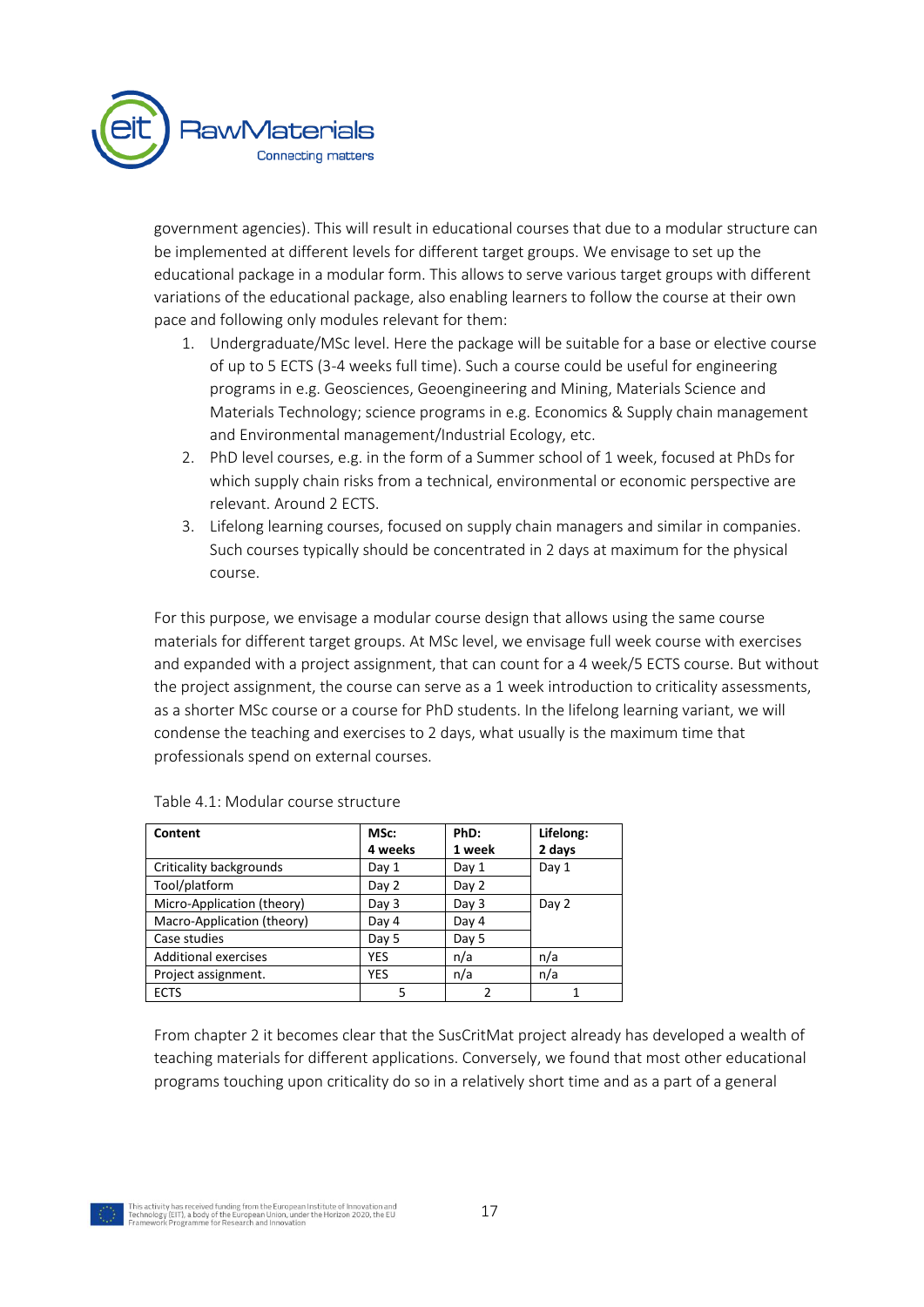

course on material flow analysis, LCA, or similar. Table 2 identifies the key tasks and course elements mentioned in the project proposal that have to be developed in WP2, and the approach we currently feel is the best way of developing them.

Table 4.2: Tasks and course elements to be developed in WP2 and envisaged approach

|                            | Key tasks and course elements to be developed                                                                                                                                                                                                                                                                       | Approach to the task and materials to be developed or used                                                                                                                                                                                                                                                                                                                                                                                                                                                                                                                                                                                                                                                                                                                                                           |  |
|----------------------------|---------------------------------------------------------------------------------------------------------------------------------------------------------------------------------------------------------------------------------------------------------------------------------------------------------------------|----------------------------------------------------------------------------------------------------------------------------------------------------------------------------------------------------------------------------------------------------------------------------------------------------------------------------------------------------------------------------------------------------------------------------------------------------------------------------------------------------------------------------------------------------------------------------------------------------------------------------------------------------------------------------------------------------------------------------------------------------------------------------------------------------------------------|--|
| 1.<br>a.<br>b.<br>C.<br>d. | Development of the learning goals of each<br>learner group, for instance:<br>what makes materials critical,<br>how to assess criticality,<br>how to analyse economic and other<br>implications of criticality at company,<br>sector and country level,<br>how to develop strategies to reduce<br>criticality risks. | Develop a concise outline of these learning goals in 1-2 A4.<br>Discuss and finalise after the inception workshop                                                                                                                                                                                                                                                                                                                                                                                                                                                                                                                                                                                                                                                                                                    |  |
| 2.                         | Development of written materials (Background<br>report and reading materials, Slides)                                                                                                                                                                                                                               | Inventory course materials from the sources identified in<br>chapter 2 of the inception report. Inventory reports or<br>scientific paper describing the most relevant criticality<br>assessment methods (e.g. the EU method, the US DoE<br>approach, and methods proposed by e.g. Yale University<br>and the CRI). Develop an own manual of the criticality<br>assessment tool that this project will offer. Make a reading<br>list with an appropriate length for the one week MSc and<br>PhD courses and the 2 day life long learning course.<br>Develop, in part based on usable materials from other<br>courses identified in chapter 2 of this inception report,<br>presentations that discuss:<br>Criticality background<br>$\bullet$<br>Tool/platform<br>$\bullet$<br>Micro-Application (theory)<br>$\bullet$ |  |
| 3.                         | Developing of around 10-15 exercises which will<br>measure the knowledge gained by the learners,<br>also demonstrating how the learning objectives<br>were achieved                                                                                                                                                 | Macro-Application (theory)<br>Develop exercises, in part based on material inventoried<br>from existing courses identified in chapter 2 of this report.<br>The exercises will combine the criticality methods<br>discussed under 2), the tool/platform, or readily provided<br>basic information on e.g. material sources, economic<br>relevance of sectors, so that students can assess<br>themselves:<br>what makes materials critical,<br>how to assess criticality,<br>$\bullet$<br>how to analyse economic and other implications of<br>$\bullet$<br>criticality at company, sector and country level,<br>how to develop strategies to reduce criticality risks.                                                                                                                                                |  |
| 4.                         | Developing video movies / youtube clips<br>reflecting key stages in the course, taped from<br>classes given during the test courses in WP4 and<br>taped by a professional. These will be developed<br>using best practices on video length etc. and be<br>hosted on youtube or a course website of UL-              | Investigate is the SPOC developed in SusCritMat and/or the<br>MOOC on Critical materials currently developed in the EIT<br>RM is to be preferred above taped classes in the current<br>project. Otherwise, arrange for making good quality own<br>video movies of test courses in WP4                                                                                                                                                                                                                                                                                                                                                                                                                                                                                                                                |  |

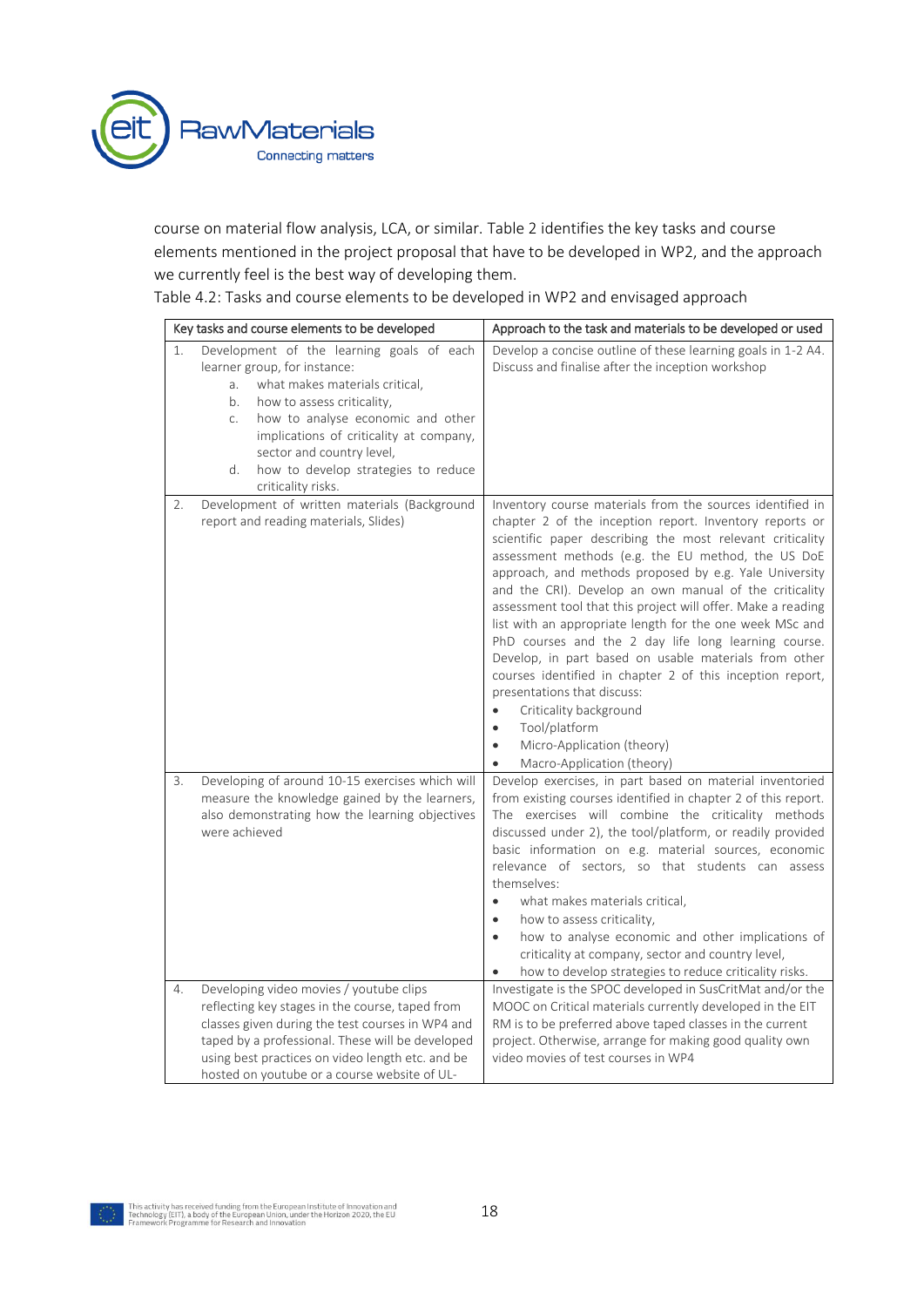

<span id="page-18-0"></span>CML or Chalmers.

## **4.3. Work Package 3: Analytical software**

The goal of this WP is to deliver a web platform in which learners can perform the assignments relevant for the course. The platform in essence allows for assessing the criticality of materials and individual components used in supply chains at company, sector and country/EU levels creating scenarios for sustainability improvements with all aspects of (raw) materials management and analysing the improvements including trade-offs from micro to macro level. The main tasks in this WP are listed in Table 4.3

| Key tasks within WP3                           | General approach to the task and deliverables                                                                                                                                                                                                                                                                             |
|------------------------------------------------|---------------------------------------------------------------------------------------------------------------------------------------------------------------------------------------------------------------------------------------------------------------------------------------------------------------------------|
| Create web-platform for the teaching materials | Following the example of other KIC EIT Raw Material<br>projects, a platform can be created with easy download<br>opportunities and facilitating interaction between users.<br>The deliverable is an operating and well-maintained<br>website.                                                                             |
| Establish user needs                           | The user needs will be explored by considering state-of-<br>the-art criticality assessment papers, initial user feedback<br>from the first phases of WP4 and the teaching materials<br>assembled in WP2. The deliverable are technical<br>requirements for a next version of the GSS or similar self-<br>assessment tool. |
| Creating independent software                  | Previous attempts show that the GSS can be emulated i.e.<br>mimicked by code that is written from scratch. The<br>deliverable of this task is a program that is available on the<br>web-based platform and provides additional functionality<br>compared to the existing GSS.                                             |

Table 4.3: Tasks and course elements to be developed in WP3 and envisaged approach

#### Create web-platform for the teaching materials

The KIC EIT Raw Materials projects Ramascene (https://www.ramascene.eu/) and Circumat (https://cml.liacs.nl/cmat/) delivered results on a web-based platform. A similar platform will be created for the CRITICALC project, linking and gathering all the relevant research resources.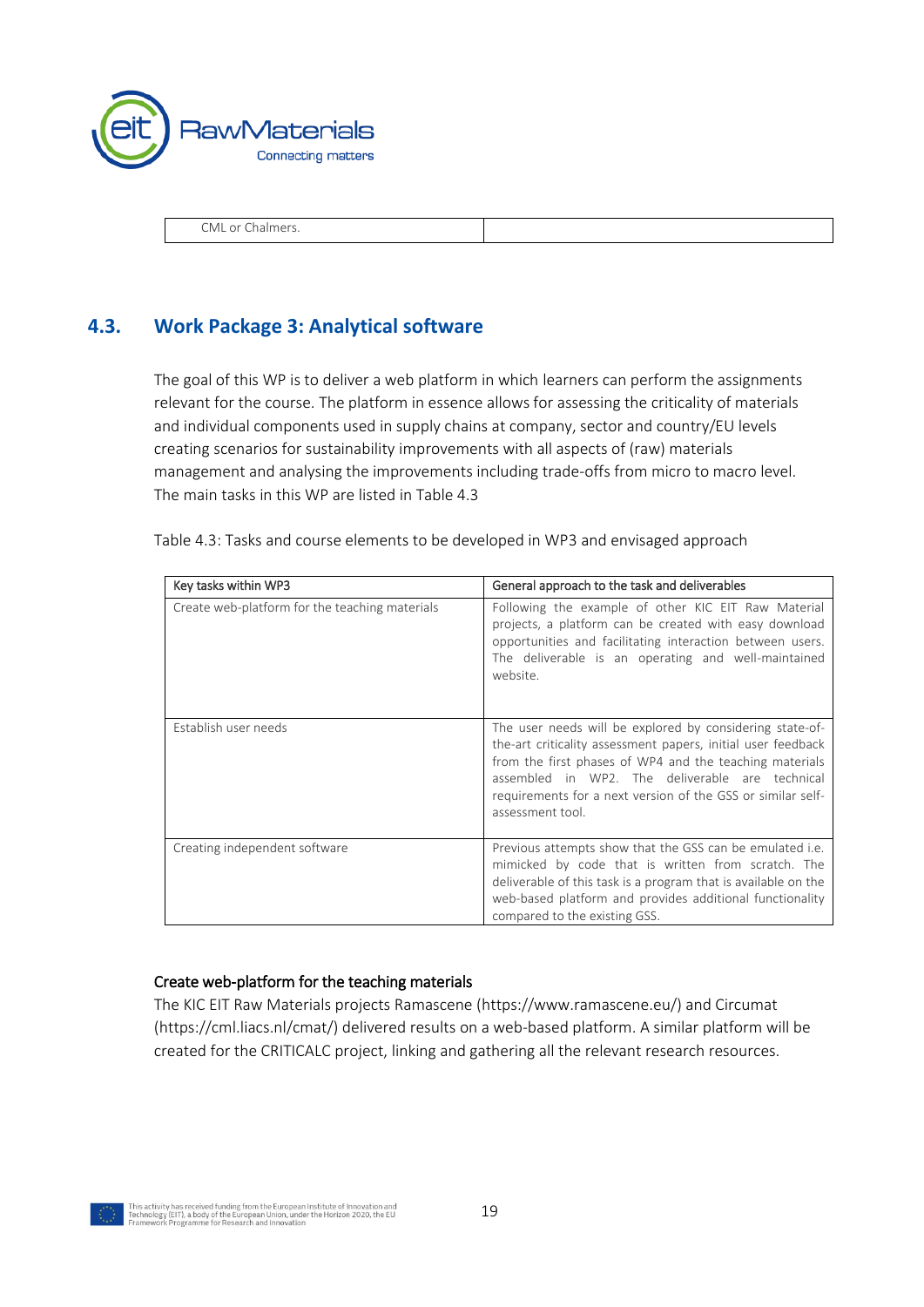

Search options based on key words and topical sorting will enable to search the teaching materials effectively.

#### Establish user needs

As stated in §3.3, the software tool intended to be further developed in this WP follows the approach of the Resource Scanner (abbreviated GSS; developed by TNO, EY, HCSS, Leiden University 2017). Using the Harmonized System (HS) product classification that classifies some 5000 in the UN COMTRADE database for foreign trade. Other relevant previous work is available to enrich the GSS, like the H2020 SCRREEN, MICA, PANORAMA and PROSUM projects. These deliver the information to investigate which products will be identified and what they contain in terms of critical raw materials. For each product hence and indication of composition becomes available. The minimum variant to be used in the readily available, an English version of the GSS that allows users to assess one or more of the 2400 product groups in the international context.

User needs will be initially identified by allowing users to test the GSS in focused sessions, where they are requested to share both their expectations before use and experiences after use. Deploying the GSS should provide an indication of criticality related to primary resource content for each product, for the region and sector of interest. By using the background databases of the projects mentioned above, the GSS already provides a useful tool to assess potential criticality problems of components.

Further user needs can be formulated based on recent scientific work and the teaching materials being provided to users by WP2.

#### Creating independent software

Where we start using the GSS, the ambition of this project is to provide an open source script that emulates the GSS. This software can subsequently be used by this consortium (and anyone for that matter) that wants to translate the user needs as established in the other task to an improved self-assessment tool .

An example of an identified user need, and the translation of this need to self-created software, would be the analysis of a supply chain. It would be a major achievement if the software allows user to use specific supply chain information that users have as input. This data would be based on company specific knowledge. It is normally very difficult to create a meaningful image of a supply-chain based on public data alone.

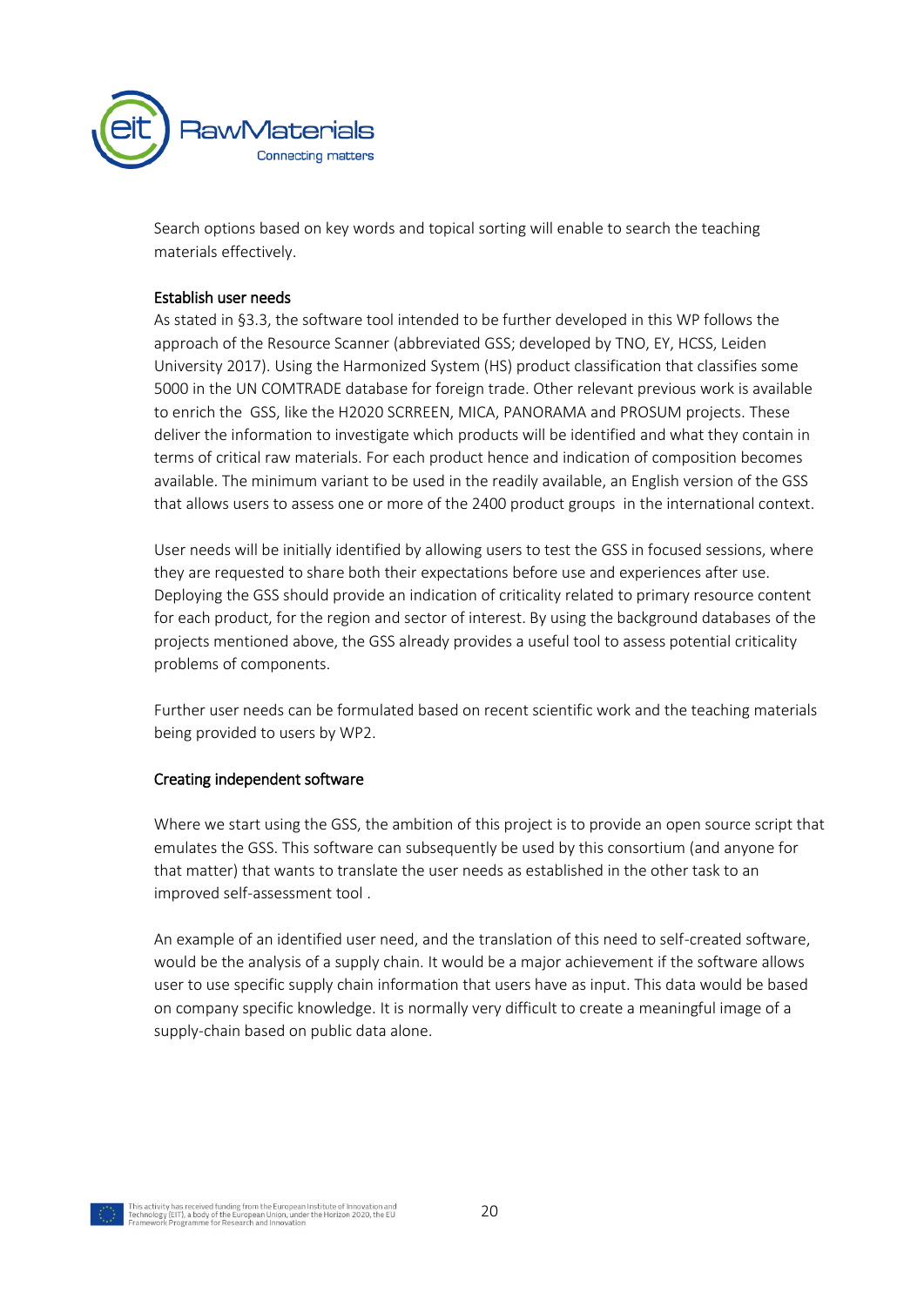

From [3.2,](#page-11-0) we learned that most GSS content is relevant for the whole globe. There is also content that is tailored to the Netherlands, that needs to be made global in the independent software. But the self-created software can go beyond the status-quo. In doing so, there are two categories of content in the independent software that could be delivered compared to the existing GSS: expected must-haves and nice to haves. It is almost certain that a GSS will be delivered that includes trade data for all member states. Moreover, the weighed WGI and HDI for every MS specifically can be calculate din relatively short time. Information about companies, ownership, substitution, labour conditions and environmental impact will be added, data permitting. Illustrating supply chain based on typical product groups, as mentioned above, is information that is likely to be delivered in a visually attractive manner. Geographic information will be presented using open source GIS software.

The table below shows the content that is part of the GSS (global and Netherlands specific) and the possible new content (expected must-haves and nice-to-haves).

|                          | <b>Existing GSS,</b><br>content tailored to |                            |               |
|--------------------------|---------------------------------------------|----------------------------|---------------|
| Existing GSS, global     | Netherlands that                            | <b>Expected must-haves</b> | Nice-to-haves |
| Global production i.e.   |                                             |                            |               |
| extraction of materials, |                                             |                            |               |
| including country of     |                                             |                            |               |
| extraction               |                                             |                            |               |
| Companionality           |                                             |                            |               |
| materials                |                                             |                            |               |
| Price volatility         |                                             |                            |               |
| materials                |                                             |                            |               |
| Impose trade barriers    |                                             |                            |               |
| HS/Cn 6 digit product    |                                             |                            |               |
| group as listed by OECD  |                                             |                            |               |
| WGI, EPI, HDI scores     |                                             |                            |               |
| per country              |                                             |                            |               |
| Global recycling rates   |                                             |                            |               |
| Environmental impacts    |                                             |                            |               |
| per kg of metals         |                                             |                            |               |
|                          | WGI and HDI scores                          |                            |               |

Table 4.4: Overview of content in the independent software that is, should be or could be available

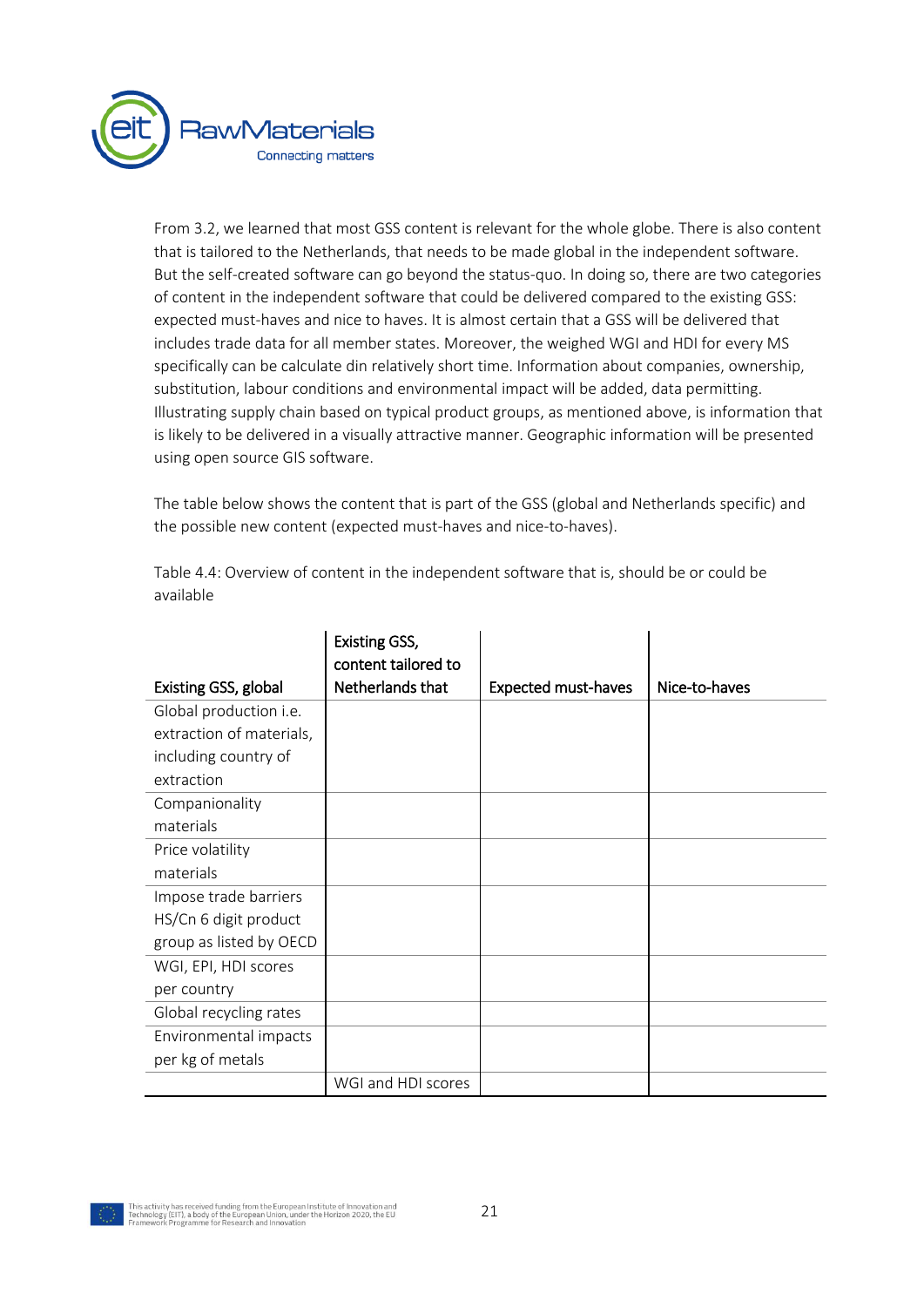

|                      | <b>Existing GSS,</b> |                            |                           |
|----------------------|----------------------|----------------------------|---------------------------|
|                      | content tailored to  |                            |                           |
| Existing GSS, global | Netherlands that     | <b>Expected must-haves</b> | Nice-to-haves             |
|                      | for import to the    |                            |                           |
|                      | Netherlands          |                            |                           |
|                      | Import and Export    |                            |                           |
|                      | of HS/CN 6-digit     |                            |                           |
|                      | product groups       |                            |                           |
|                      | (around 2400         |                            |                           |
|                      | groups) to the       |                            |                           |
|                      | Netherlands          |                            |                           |
|                      |                      | Country specific           |                           |
|                      |                      | Environmental              |                           |
|                      |                      | impacts per kg of          |                           |
|                      |                      | metals                     |                           |
|                      |                      | Country specific HDI       |                           |
|                      |                      | per metal, describing      |                           |
|                      |                      | labour conditions          |                           |
|                      |                      |                            | Companies &               |
|                      |                      |                            | ownership of              |
|                      |                      |                            | companies                 |
|                      |                      |                            | Substitution,             |
|                      |                      |                            | Illustrating supply       |
|                      |                      |                            | chain based on typical    |
|                      |                      |                            | product groups            |
|                      |                      |                            | Qualitative               |
|                      |                      |                            | assessments or            |
|                      |                      |                            | quantitative, official    |
|                      |                      |                            | data driven scores:       |
|                      |                      |                            | Socio-technical system,   |
|                      |                      |                            | 3 aspects                 |
|                      |                      |                            | Qualitative text:         |
|                      |                      |                            | Complex Adaptive          |
|                      |                      |                            | Systems framework         |
|                      |                      |                            | Qualitative assessment    |
|                      |                      |                            | or                        |
|                      |                      |                            | quantitative/illustrative |

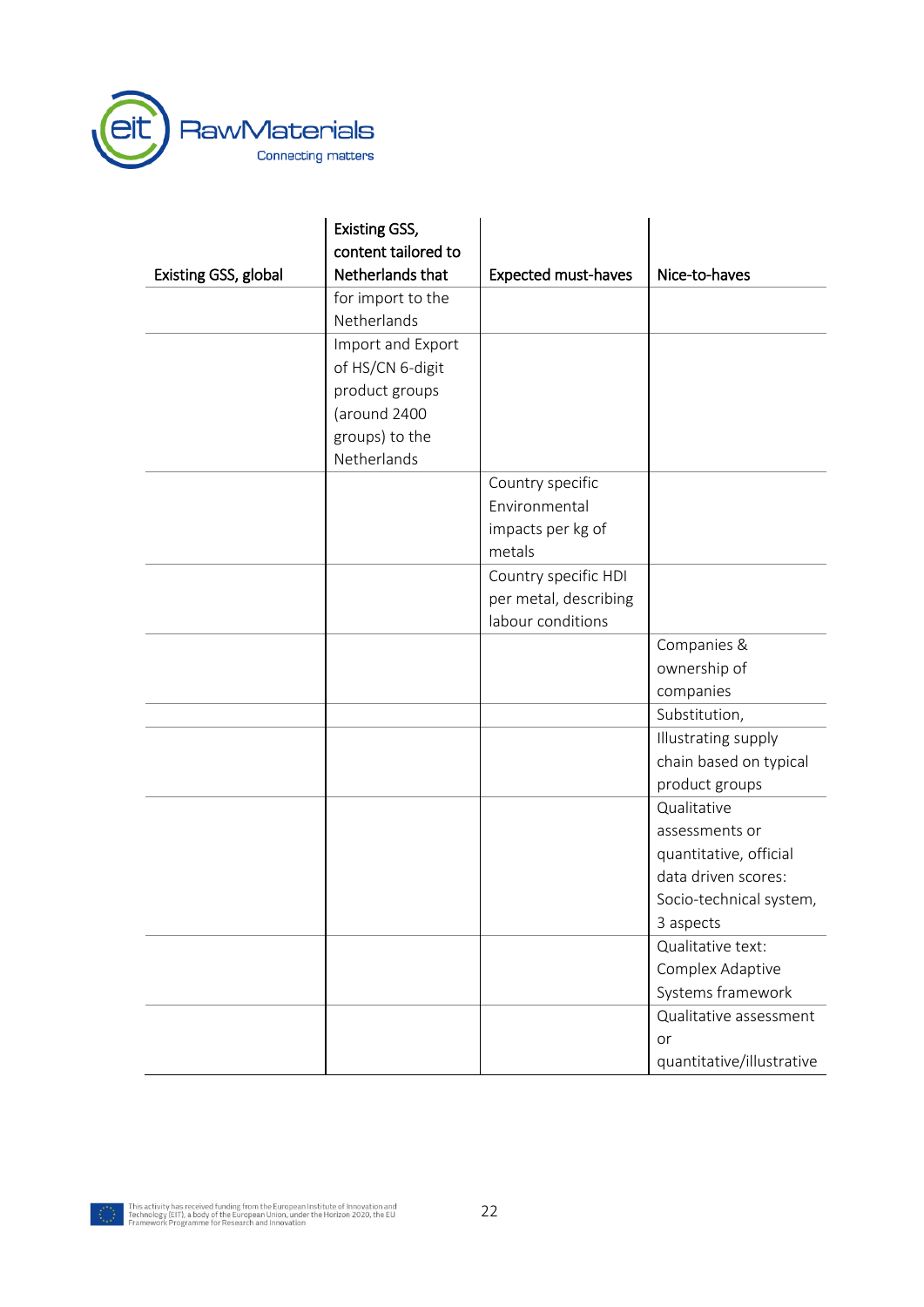

| Existing GSS, global | <b>Existing GSS,</b><br>content tailored to<br>Netherlands that | <b>Expected must-haves</b> | Nice-to-haves                                                                 |
|----------------------|-----------------------------------------------------------------|----------------------------|-------------------------------------------------------------------------------|
|                      |                                                                 |                            | content: Resilience<br>system properties of<br>product groups or<br>materials |

### <span id="page-22-0"></span>**4.4. Work Package 4: Live testing**

MSc course: we will use the MSc on Industrial Ecology at UL-CML (80 students) and at Chalmers (40 students) to give a short version of the course in obliged method classes of the MSc, twice and once, respectively, leading to at least 200 involved students. We further will use the 4-week version of the course as elective in the MSc of UL-CML.

PhD course: this course will be open for any PhD student, but we aim to offer it as a potential elective to existing PhDs schools in relevant fields such as environmental studies, energy, materials science and geosciences. In addition to such already identified schools, we will approach a selection of ongoing [Innovative Training Networks](http://ec.europa.eu/research/mariecurieactions/actions/research-networks_en) for doctoral training under the EC [Marie Skłodowska](https://ec.europa.eu/research/mariecurieactions/)-Curie Actions Programme. For this level, one live test will be conducted towards the end of the project so that the course builds on several previous tests and revisions of MSc and Lifelong learning modules. A summer school is envisioned, but the timing is to be aligned with the PhD schools in question.

Lifelong learning course: this course is planned to be offered once in Sweden with support from several platforms specifically aiming for promoting transdisciplinary collaboration and education as well as critical raw materials. The Swedish Lifecycle Center (SLC) is a Swedish collaboration platform for academia, industry, research institutes & government agencies which regularly offers seminars and courses for its members. Chalmers Professional Education is a subsidiary of Chalmers which offers commissioned courses for industry and authorities in numerous areas. The global rare earth industry association (REIA) focuses on development of an integrated, de-risked and sustainable value chain for various rare earth material product, including capacity building for REE practitioners. The Critical Raw Materials Alliance (CRM Alliance), founded by industry, advocates the importance of critical raw materials for the European economy and promotes a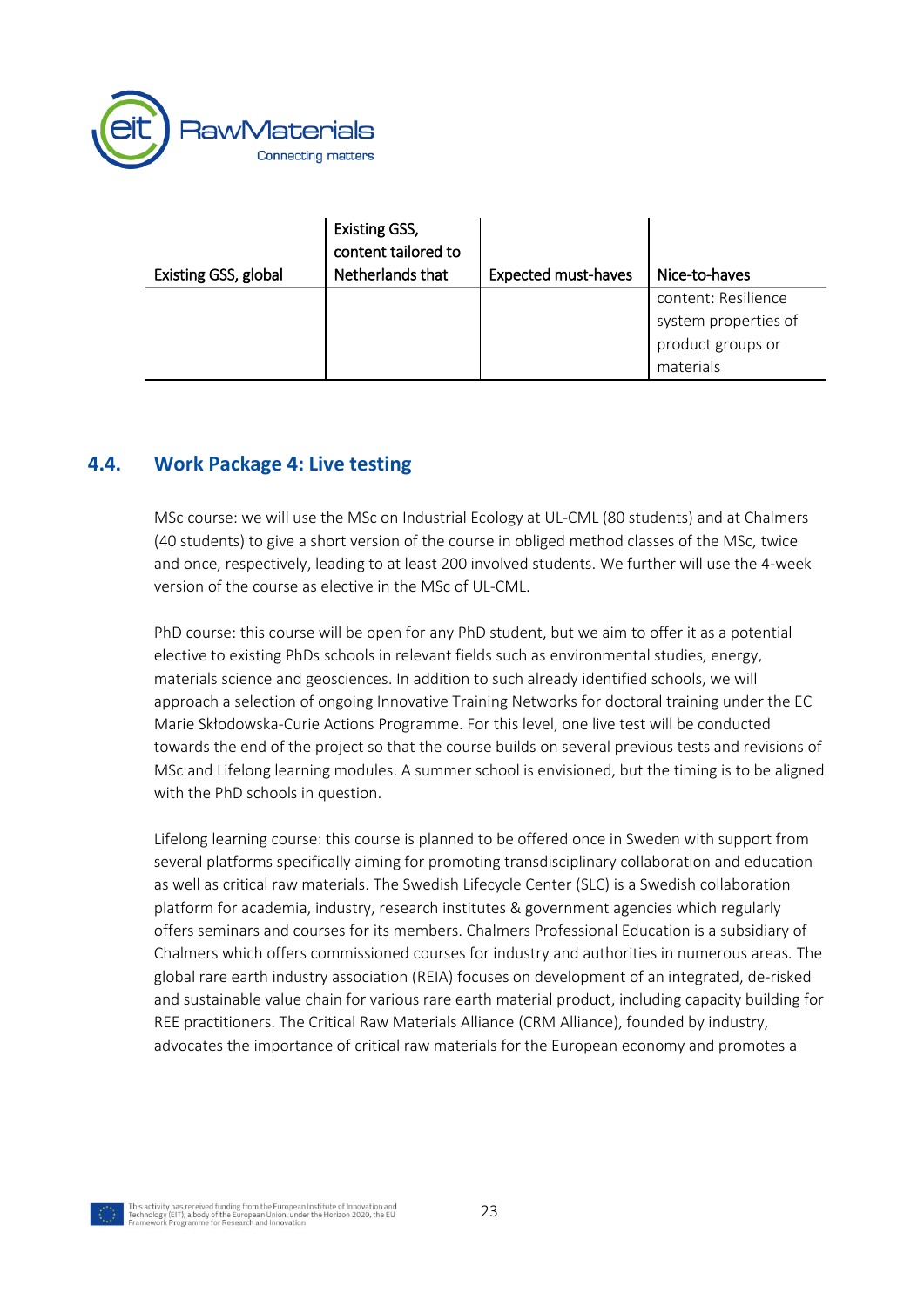

strong European CRM policy. By using such existing platforms, we will have a large reach to professionals in various member states and relevant industrial sectors and governmental bodies.

The courses build on the principle of constructive alignment so that teaching and learning activities and assessment tasks directly address the intended learning outcomes. All live tests will thus include internal reviews of intended learning outcomes and activities to ensure that constructive alignment is achieved. Furthermore, participants' opinions on content and format will be gathered through structured and comprehensive evaluations. The evaluations will provide feedback to both WP2 and WP3.

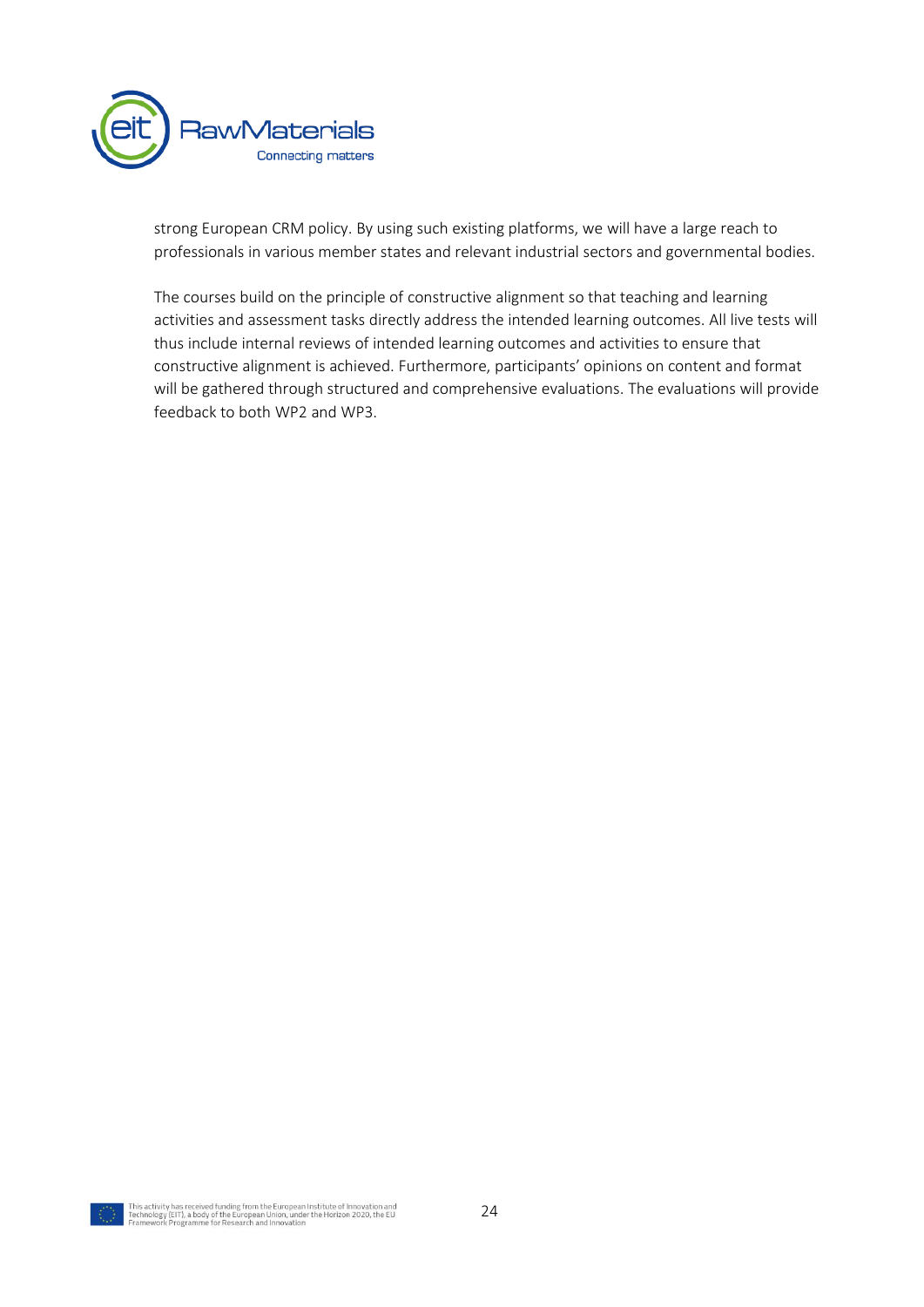

| Table 4.5 Time plan for live tests |  |  |
|------------------------------------|--|--|
| $ M1- $                            |  |  |

Table 4.5 Time plan for live tests

|            | IMT- |       |        |               |        |  |
|------------|------|-------|--------|---------------|--------|--|
| Course     | 6    | M7-12 | M13-18 | M19-24        | M25-30 |  |
| <b>MSc</b> |      |       |        |               |        |  |
| Leiden     |      |       |        | Leiden        |        |  |
| Chalmers   |      |       |        | Chalmers      |        |  |
| PhD        |      |       |        | Summer school |        |  |
|            |      |       |        |               |        |  |
| Longlife   |      |       | Sweden |               |        |  |
| learning   |      |       |        |               |        |  |

 $\mathbf{I}$ 

 $\mathbf{I}$ 

# <span id="page-24-0"></span>**5. Initial plans for financial sustainability**

As already indicated in the project proposal, sustainability of the project results (both financial as otherwise) can be guaranteed as follows.

- First, UL-CML and Chalmers run MSc programs in the field of Industrial Ecology and the Circular Economy in which the course will be used.
- Second, we will continue to offer the course during PhD schools.
- Finally, the course will be offered for a fee to professionals (e.g. 2 schools per year, up to 20-25 participants, 2000-3000 Euro fee).

The course can be given remotely or on location, in pre-organized sessions or on-demand. The costs for 1-2 teachers including preparation are 1-2 person months or 10-20.000 Euro. Another 600-1000 Euro per participant may be needed for lodging and food in case of an on-site event, leading to an estimated expenses of 40-50.000 Euro in total for 2 courses.

In the two years that the project still runs, the project participants have to agree on which partners will take responsibility for the course. At this stage, it seems most logical that UL-CML and Chalmers, for whom unlike FhG and TNO teaching is a core activity, will be the hosts of the course. They have to advertise the course, make teaching facilities and teachers available, and have a registration and payment system operational. Details will be elaborated as part of the management WP in the remaining duration of the project. By Month 20 (Fall 2020) this spin-off strategy should be operationalised.

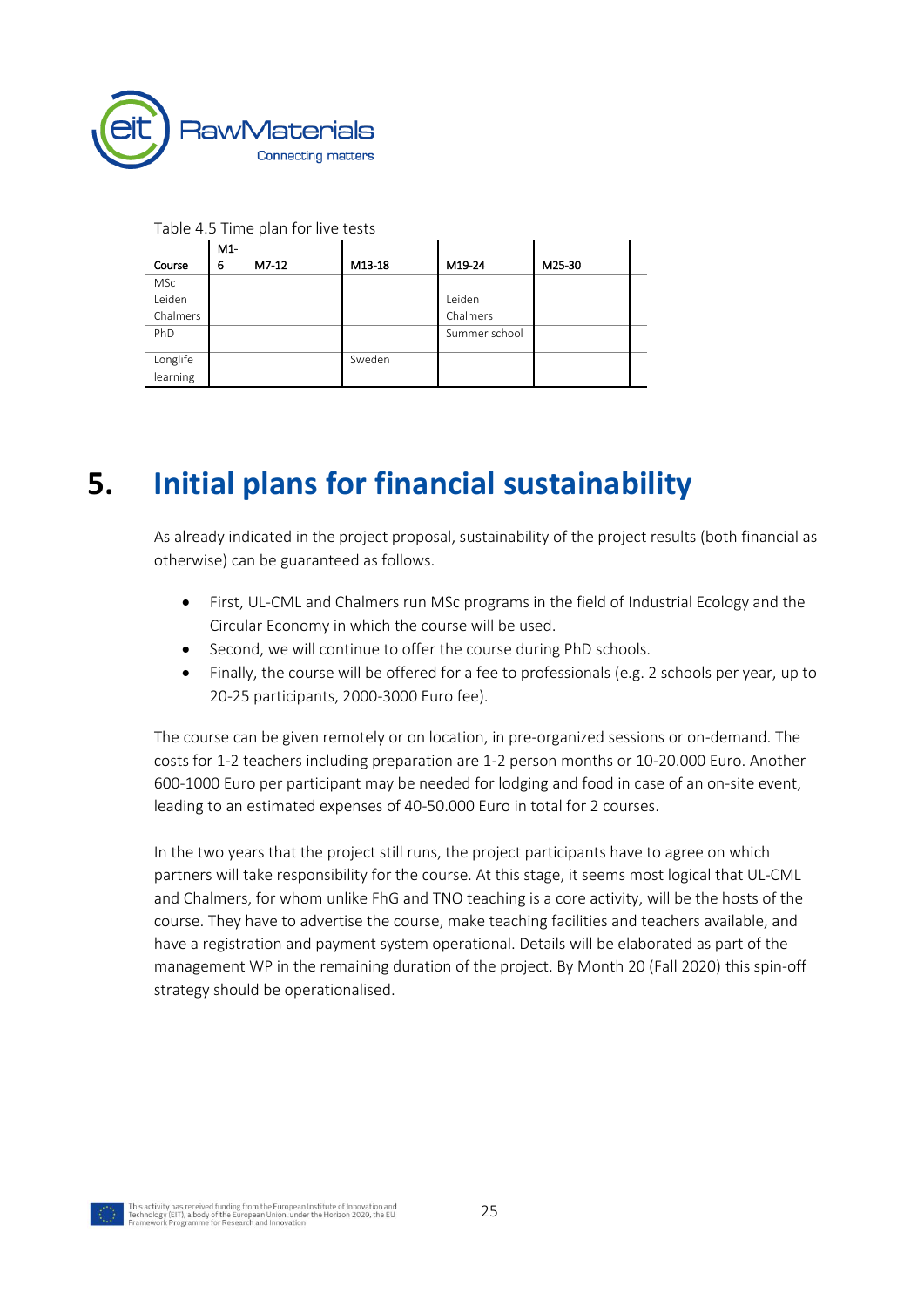

## <span id="page-25-0"></span>**6. Risks and countermeasures**

The combined experience of the consortium members underpins the feasibility of the project. Nevertheless, the consortium is aware of a number of risks affecting the project. Foremost among them are:

- Mismatch between course offering and needs of students and practitioners. This risk is addressed by an open inception workshop, in which the concept of CRITICALC and the approach are presented to interested stakeholder at a relevant, multidisciplinary conference (World Resources Forum).
- Course materials are not adequate. The consortium has both the educational expertise (Leiden und Chalmers Universities) and the required deep knowledge of criticality assessments (TNO was part of the consortium which helped produced the EU List of Critical Raw Materials in 2017; Fraunhofer ISI supported the initial methodological developments and the preparation of the EU List of Critical Raw Materials published 2010 and 2014). This also brings a degree of redundancy into the consortium should there be any personnel bottlenecks.
- Software tool is not ready on time or is inadequate. By building on a functioning tool codeveloped under TNO lead, the consortium has a head-start in the software development and builds upon a proven basis. The live testing will be able to proceed even in the (highly unlikely) worst-case scenario where no original software can be developed within the project and modular course delivered by CRITICALC relies on the existing Resource Scanner.

# <span id="page-25-1"></span>**7. References**

AGI (2014): 2014 Critical Issues Forum: America's Increasing Reliance on Natural Gas: Benefits and Risks of a Methane Economy. American Geosciences Institute (AGI). Available online at https://www.americangeosciences.org/webinars/critical-issues-forum-2014.

AGI (2016): Underpinning Innovation: The Science and Supply of America's Critical Minerals and Materials. American Geosciences Institute (AGI). Available online at https://www.americangeosciences.org/webinars/critical-minerals-materials.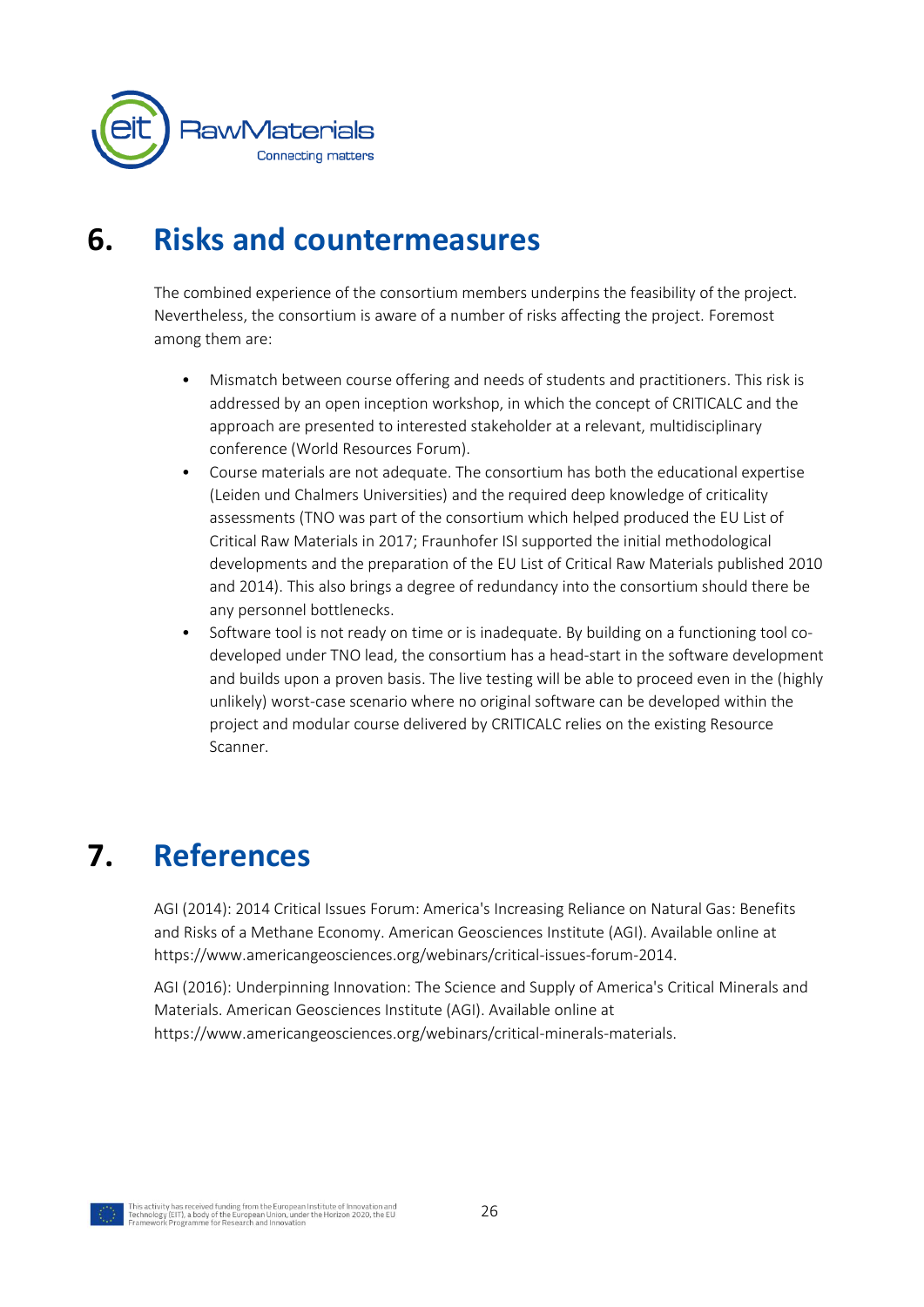

AGI (2018a): Playlist: Policy & Critical Issues. Video No. 18ff. American Geosciences Institute (AGI). Available online at

https://www.youtube.com/watch?v=FufLx3aRRX0&list=PLTBBygdCOWWdcLZcFKwQrbU84IUTt4s E1&index=18.

AGI (2018b): Tracking the Global Supply of Critical Materials. American Geosciences Institute (AGI). Available online at https://www.americangeosciences.org/webinars/tracking-global-supplycritical-materials.

AMIR (2019): AMIR Master - Overall Program Structure - Detailed Contents - 1st Semester. Advanced Materials Innovative Recycling (AMIR) Master Program by Université de Bordeau, Technische Universität Darmstadt, Universidad Politécnica de Madrid, Liège Université, Miskolci Egyetem and Faculdade de Ciências e Tecnologia (Universidade Nova de Lisboa). Available online at https://www.amir-master.com/first-year-university-of-bordeaux.

AMIS (2019): AMIS Master - Your Impact. Master's Program in Advanced Materials for Innovation and Sustainability (AMIS) by Grenoble INP, Aalto University School of Science, Technische Universität Darmstadt, Université de Bordeaux and Université de Liège. Available online at https://amis-master.eitrawmaterials.eu/study/#impact.

Blengini, Gian Andrea; Nuss, Philip; Dewulf, Jo; Nita, Viorel; Talens Peiró, Laura; Vidal-Legaz, Beatriz et al. (2017): EU methodology for critical raw materials assessment. Policy needs and proposed solutions for incremental improvements. In *Resources Policy* 53, pp. 12–19. DOI: 10.1016/j.resourpol.2017.05.008.

BRGM (2012-2019): minéralinfo. Le portail Français des ressources minérales non énergétiques. Available online at http://www.mineralinfo.fr/.

Buijs, Bram; Sievers, Henrike; Tercero Espinoza, Luis A. (2012): Limits to the critical raw materials approach. In *Proceedings of the ICE - Waste and Resource Management* 165 (4), pp. 201–208. DOI: 10.1680/warm.12.00010.

CfPA (2018): Processing of cGMP Controlled Raw Materials: 6 Hour Online Course. Center for Professional Advancement (CfPA). Available online at

https://www.cfpa.com/UpcomingCourses/PDFDisplay?PDFFolder=2018&PDFFileName=2778,OP, 180419OP2778L.pdf.

CfPA (2019): Processing of cGMP Controlled Raw Materials: Extended Online Course. Center for Professional Advancement (CfPA). Available online at https://www.cfpa.com/CourseDescription/CourseDescription/0/2778.

CMI (2016): CMI Education and Outreach in 2016. Critical Materials Institute (CMI). Available online at https://cmi.ameslab.gov/about/education/cmi-education-and-outreach-2016.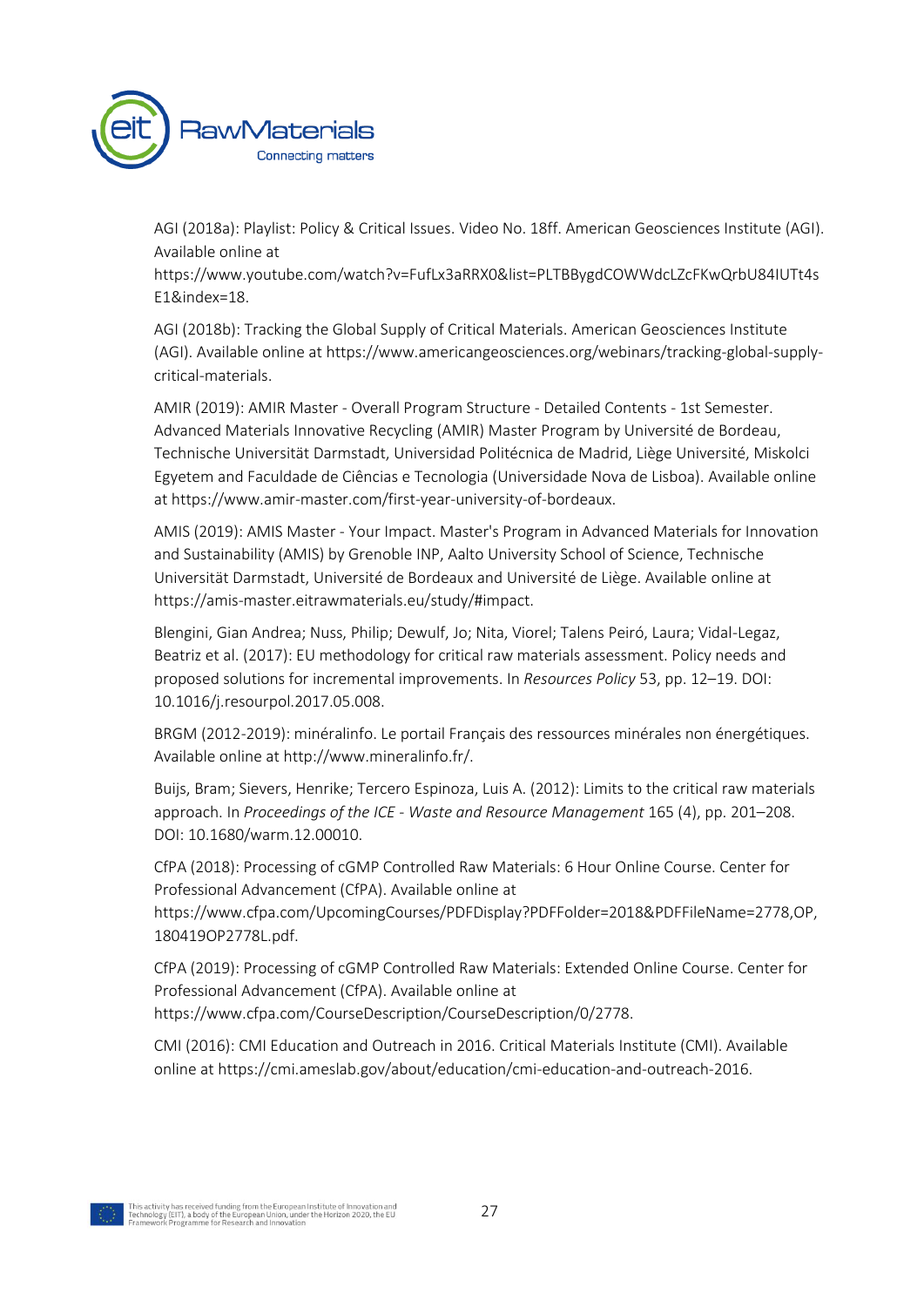

CMI (2019a): CMI Education and Outreach. Critical Materials Institute (CMI). Available online at https://cmi.ameslab.gov/about/cmi-education-and-outreach.

CMI (2019b): CMI Education Course Inventory: Geology Engineering/Geochemistry. Critical Materials Institute (CMI). Available online at https://cmi.ameslab.gov/about/education/courseinventory-geology.

CMI (2019c): CMI Education Partner: Colorado School of Mines. Critical Materials Institute (CMI). Available online at https://cmi.ameslab.gov/about/education/course-inventory-mines#geologyeng.

CMI (2019d): CMI Education Partners Offer Courses. Critical Materials Institute (CMI). Available online at https://cmi.ameslab.gov/about/education/course-inventory.

CMI (2019e): CMI Education Resources for K-12. Critical Materials Institute (CMI). Available online at https://cmi.ameslab.gov/about/education/ed-resources-k12.

CMI (2019f): CMI Offers Webinars on Critical Materials and Rare Earths. Critical Materials Institute (CMI). Available online at https://cmi.ameslab.gov/about/education/cmi-webinars.

CMI (2019g): Other Education and Outreach Resources. Critical Materials Institute (CMI). Available online at https://cmi.ameslab.gov/about/education/other-outreach-resources.

DERA (2019): Rohstoffinformationssystem. ROSYS. Deutsche Rohstoffagentur (DERA) in der Bundesanstalt für Geowissenschaften und Rohstoffe (BGR). Available online at https://rosys.dera.bgr.de/mapapps/resources/apps/rosys/index.html?lang=en.

EIT RawMaterials (2018): The Added Value for the European Economy of Recycling of Secondary Critical Raw Material within Europe. EIT RawMaterials via RoMa - Transferring Raw Materials Knowledge to Market. Available online at https://romalearning.mondragon.edu/courses/coursev1:EITRawMaterials+TRMC005+2018/about.

EIT RawMaterials (2019a): Corporate Social Responsibility – A Life-Cycle Assessment from Prospect to Closure. EIT RawMaterials. Available online at

https://courses.eitrawmaterials.eu/details.xhtml;jsessionid=B9E5A579B1C974D821500168B816E D44?vid=153&vidp=0&vp=J.

EIT RawMaterials (2019b): EIT-Labelled Master Programmes. EIT RawMaterials. Available online at https://eitrawmaterials.eu/eit-rm-academy/labelled-masters/.

EIT RawMaterials (2019c): EIT-Labelled PhD Programmes. EIT RawMaterials. Available online at https://eitrawmaterials.eu/eit-rm-academy/eit-labelled-phd-programmes/.

EIT RawMaterials (2019d): Exploration, (E)Valuation and Reporting of Raw Material Deposits. EIT RawMaterials. Available online at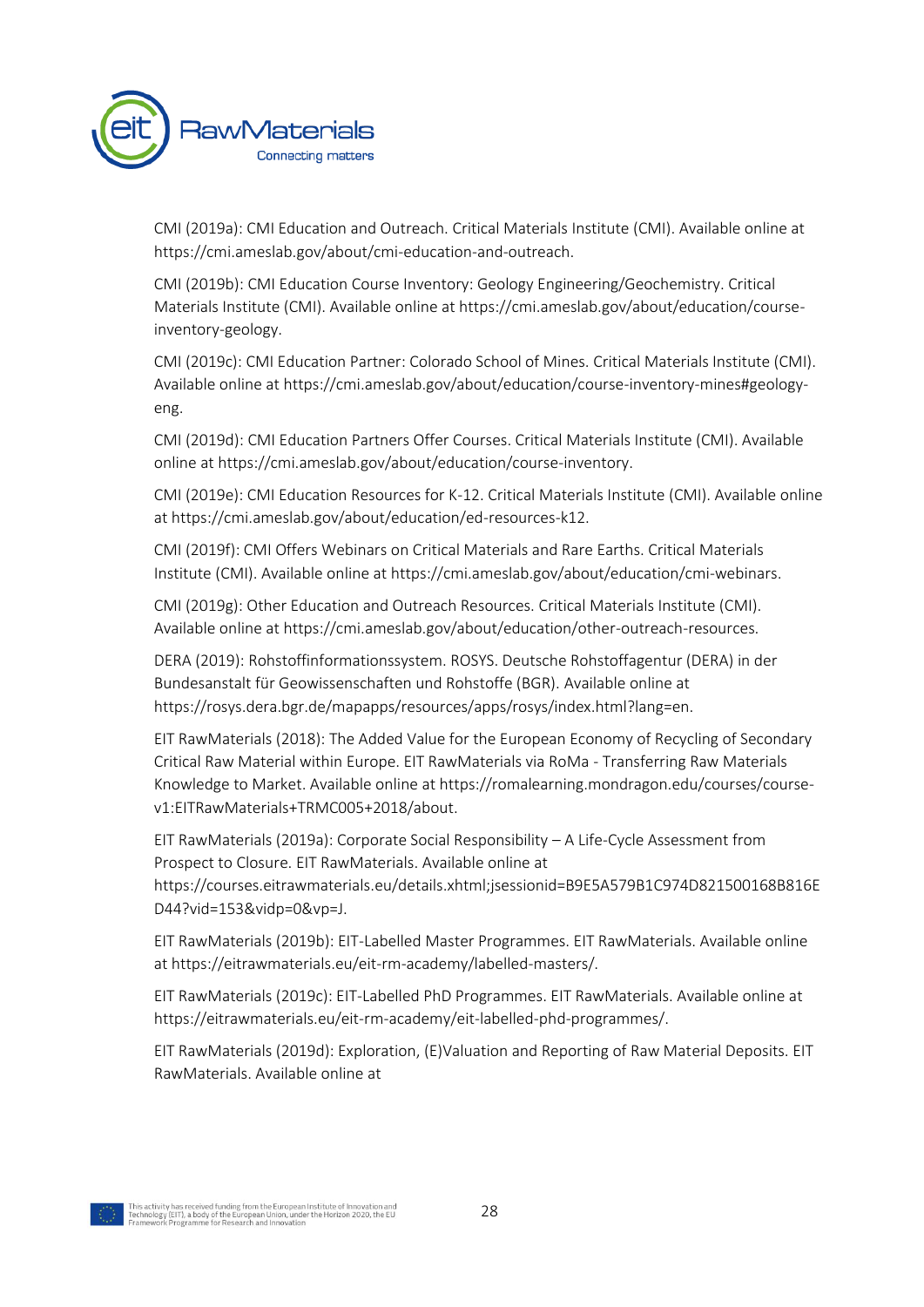

https://courses.eitrawmaterials.eu/details.xhtml;jsessionid=B9E5A579B1C974D821500168B816E D44?vid=152&vidp=0&vp=J.

EIT RawMaterials (2019e): IDS-FunMat-Inno-2: International Doctoral School in Functional Materials & Innovation (2nd Cohort). EIT RawMaterials. Available online at https://eitrawmaterials.eu/course/ids-funmat-inno-2/.

EIT RawMaterials (2019f): Metal Recovery: An Efficient Example of Integrated Leading Technologies for Cobalt Recovery. EIT RawMaterials via RoMa - Transferring Raw Materials Knowledge to Market. Available online at https://romalearning.mondragon.edu/courses/coursev1:EITRawMaterials+TRMW012+2019/about.

EIT RawMaterials (2019g): RawMatCop Academy 2019. EIT RawMaterials. Available online at https://courses.eitrawmaterials.eu/details.xhtml;jsessionid=B9E5A579B1C974D821500168B816E D44?vid=158&vidp=0&vp=J.

EIT RawMaterials (2019h): REFER: Raw Engagement for Electronics Repair. EIT RawMaterials. Available online at https://eitrawmaterials.eu/course/refer/.

EIT RawMaterials (2019i): Reporting in the Mineral Industry - Resources & Reserves, Asset Valuation, Sustainability & Social Responsibility. EIT RawMaterials. Available online at https://courses.eitrawmaterials.eu/details.xhtml;jsessionid=B9E5A579B1C974D821500168B816E D44?vid=165&vidp=0&vp=J.

EMerald (2019): EMerald Course Content. EMerald Master Course in Resources Engineering by Liège Université, Université de Lorraine, Luleå Tekniska Universitet, Technische Universität Bergakademie Freiberg. Available online at http://www.emerald.ulg.ac.be/?q=content-andstructure.

Erdmann, Lorenz; Graedel, Thomas E. (2011): Criticality of Non-Fuel Minerals: A Review of Major Approaches and Analyses. In *Environ. Sci. Technol.* 45 (18), pp. 7620–7630. DOI: 10.1021/es200563g.

EREK (2019): Raw Materials Scanner. European Resource Efficiency Knowledge Centre (EREK). Available online at https://www.resourceefficient.eu/fr/node/487.

ETH Zürich (2015): Sustainable Materials Management: Concepts, Methods and Principles. ETH Zürich. Available online at

http://www.vvz.ethz.ch/Vorlesungsverzeichnis/lerneinheit.view?semkez=2017W&ansicht=ALLE&l erneinheitId=115779&lang=en.

European Commission (2010): Critical raw materials for the EU. Report of the Ad-hoc Working Group on defining critical raw materials. With assistance of Fraunhofer ISI. Available online at

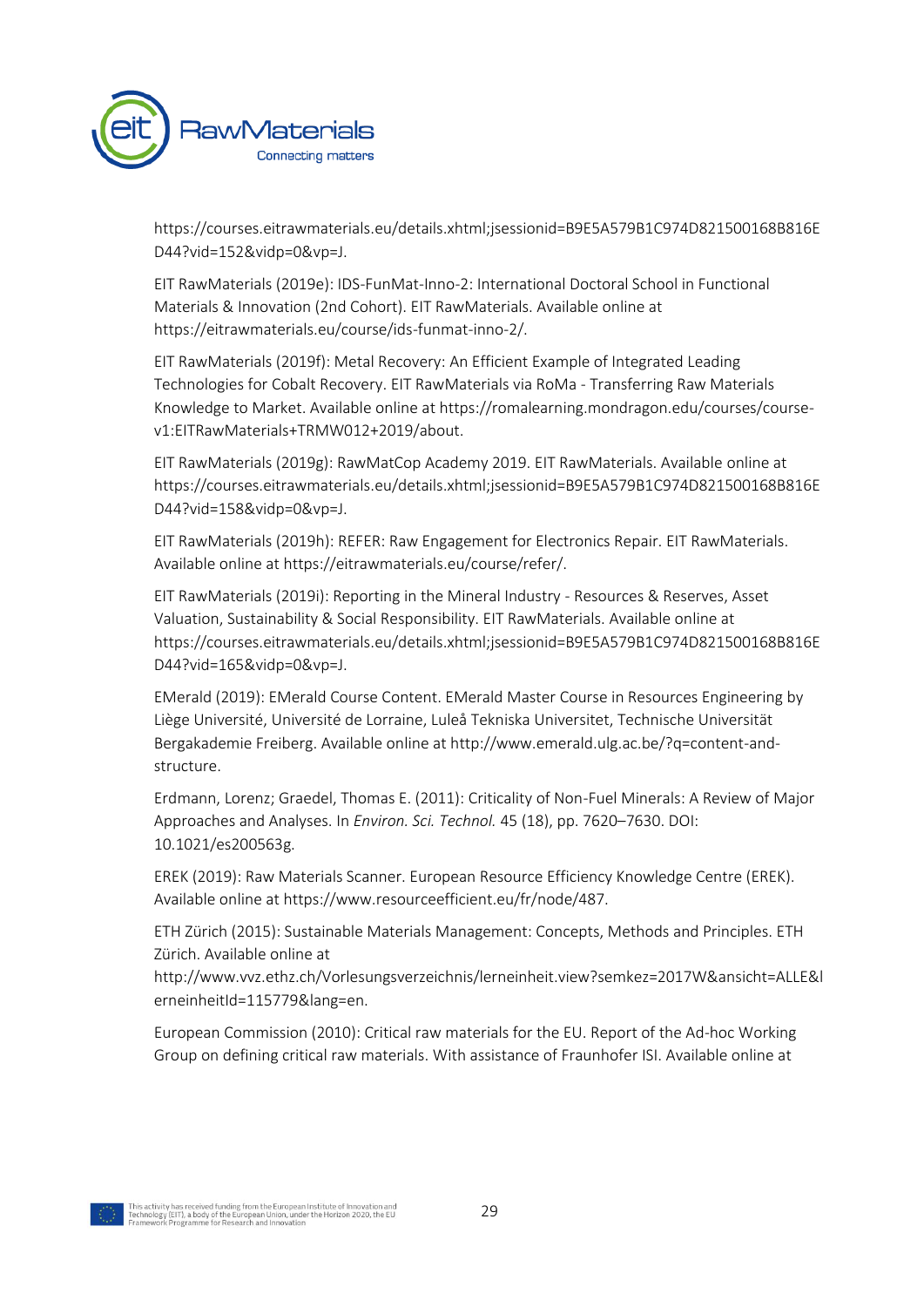

http://ec.europa.eu/enterprise/policies/raw-materials/files/docs/report-b\_en.pdf, checked on 1/29/2013.

European Commission (2011): Tackling the challenges in commodity markets and on raw materials. European Commission (Communication from the Commission to the European Parliament, the Council, the European Economic and Social Committee and the Committee of the Regions, COM(2011) 25 final). Available online at http://eur-lex.europa.eu/legalcontent/EN/TXT/?qid=1433773853128&uri=CELEX:52011DC0025.

European Commission (2014): Report on critical raw materials for the EU. Report of the Ad-hoc Working Group on defining critical raw materials. With assistance of Oakdene Hollins, Fraunhofer ISI. European Commission. Brussels.

European Commission (2017a): Methodology for establishing the EU list of critical raw materials. Guidelines. With assistance of Gian Andrea Blengini, Darina Blagoeva, Jo Dewulf, Cristina Torres de Matos, Claudia Baranzelli, Constantin Ciupagea et al. Available online at https://publications.europa.eu/s/dkxK, checked on 9/10/2017.

European Commission (2017b): Study on the review of the list of Critical Raw Materials. Criticality Assessments. With assistance of Deloitte, BGS, BRGM, TNO. Luxembourg, checked on 9/21/2017.

Glöser, Simon; Tercero Espinoza, Luis; Gandenberger, Carsten; Faulstich, Martin (2015): Raw material criticality in the context of classical risk assessment. In *Resources Policy* 44, pp. 35–46. DOI: 10.1016/j.resourpol.2014.12.003.

Graedel, T. E.; Barr, Rachel; Chandler, Chelsea; Chase, Thomas; Choi, Joanne; Christoffersen, Lee et al. (2012): Methodology of metal criticality determination. In *Environmental science & technology* 46 (2), pp. 1063–1070. DOI: 10.1021/es203534z.

Graedel, T. E.; Harper, E. M.; Nassar, N. T.; Nuss, Philip; Reck, Barbara K. (2015): Criticality of metals and metalloids. In *Proceedings of the National Academy of Sciences*, p. 201500415. DOI: 10.1073/pnas.1500415112.

Granta Design (2014): Release Notes for CES EduPack 2014. Granta Design Ltd. Available online at https://downloadfiles.grantadesign.com/pdf/CESEduPack2014releasenotes.pdf.

Granta Design (2019a): CES EduPack Data. Granta Design Ltd. Available online at https://grantadesign.com/education/ces-edupack/data/.

Granta Design (2019b): Information Pack for Educators. Available online at https://grantadesign.com/education/support/ces-edupack-support/information-pack-foreducators/.

Granta Design (2019c): Sustainable Development Edition. Granta Design Ltd. Available online at https://grantadesign.com/education/.

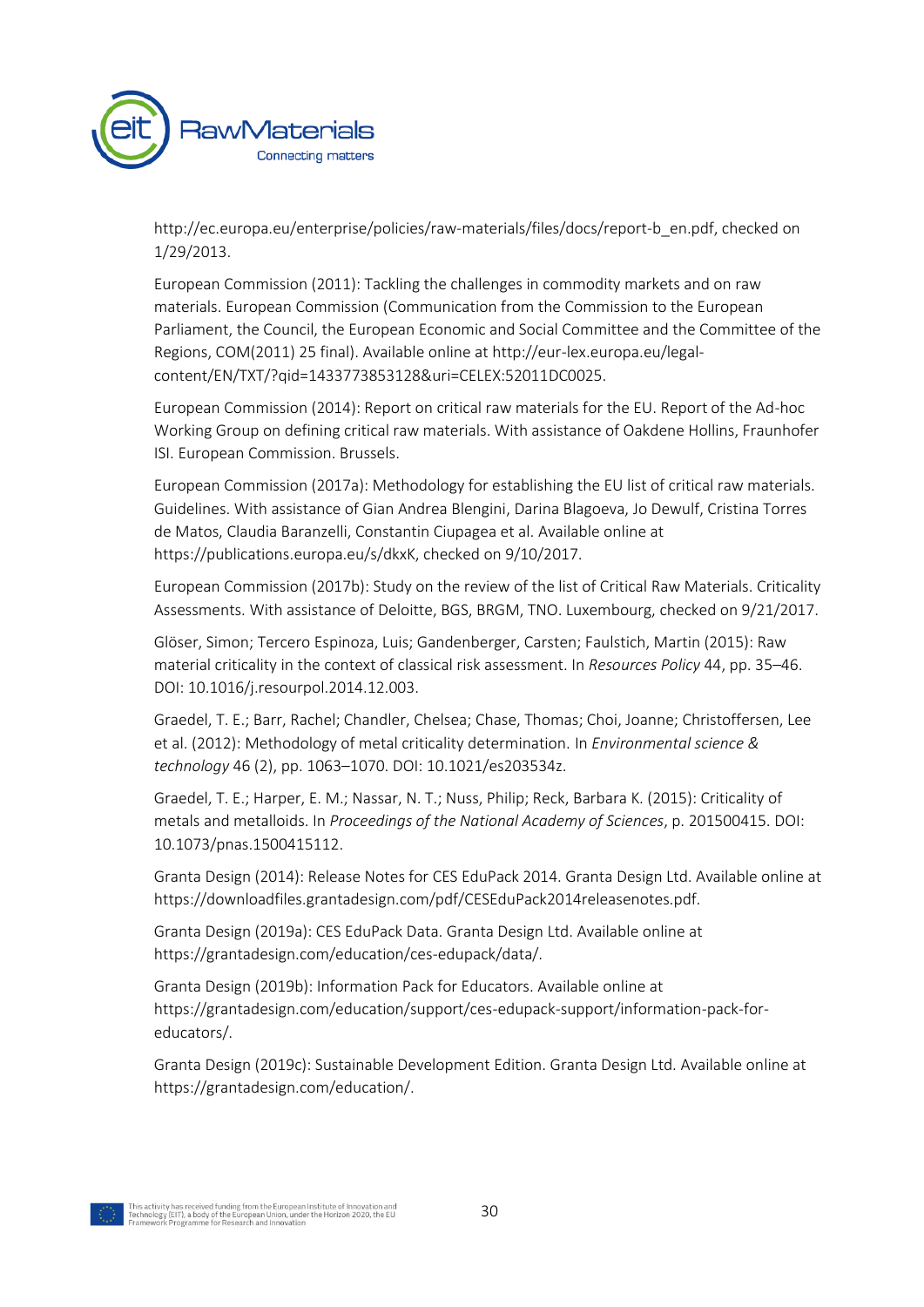

Granta Design (2019d): Teaching Resources. Industrial Case Study: Electric Cars - Sustainability and Eco Design. With assistance of Claes Fredriksson, Fernando Coelho, Luca Petruccell. Granta Design Ltd. Available online at https://grantadesign.com/teachingresources/caseseen18/.

Granta Design (2019e): Teaching Ressources. Poster: Sustainable Development. With assistance of Mike Ashby. Granta Design Ltd. Available online at https://grantadesign.com/teachingresources/pstsdven16/.

Helbig, Christoph; Wietschel, Lars; Thorenz, Andrea; Tuma, Axel (2016): How to evaluate raw material vulnerability - An overview. In *Resources Policy* 48, pp. 13–24. DOI: 10.1016/j.resourpol.2016.02.003.

IDS-FunMat (2019): Welcome to IDS-FunMat-INNO. International Doctoral School in Functional Materials and Innovation (IDS-FunMat-INNO) by KIC EIT-Raw Materials. Available online at http://idsfunmat.u-bordeaux.fr/index.php/ids-inno-home.

ISM (2019): Online Learning. Institute for Supply Management (ISM). Available online at https://www.instituteforsupplymanagement.org/files/education/onlinelearningcatalog.pdf.

JRC (2019): EU Science Hub. Raw Materials Information System (RMIS). Available online at https://rmis.jrc.ec.europa.eu/.

Liège Université (2019): Solid Waste and ByProducts Processing. Université de Liège. Available online at https://www.programmes.uliege.be/cocoon/20192020/en/cours/GEOL0315-1.html.

McCullough, Erin; Nassar, Nedal T. (2017): Assessment of critical minerals. Updated application of an early-warning screening methodology. In *Miner Econ* 30 (3), pp. 257–272. DOI: 10.1007/s13563-017-0119-6.

Moss, R.L; Tzimas, E.; Willis, P.; Ahrendorf, Josie; Tercero Espinoza, Luis; Thompson, Paul et al. (2013): Critical Metals in the Path towards the Decarbonisation of the EU Energy Sector. Assessing Rare Metals as Supply-Chain Bottlenecks in Low-Carbon Energy Technologies. JRC - Institute for Energy and Transport; Oakdene Hollins; Fraunhofer ISI (JRC Scientific and Policy Reports, EUR 25994 EN). Available online at http://setis.ec.europa.eu/publications/jrc-setisreports/jrc-report-critical-metals-energy-sector.

NRC (2008): Minerals, critical minerals and the U.S. economy. National Research Council. Available online at http://www.nap.edu/catalog.php?record\_id=12034.

PiLog Group (2018): Material Criticality Analysis. PiLog Group. Available online at https://piloggroup.com/SA/material-criticality-analysis.php.

RM@Schools (2019): Raw MatTERS Ambassadors at Schools. RM@Schools European Educational Project. Available online at http://rmschools.isof.cnr.it/index.html.

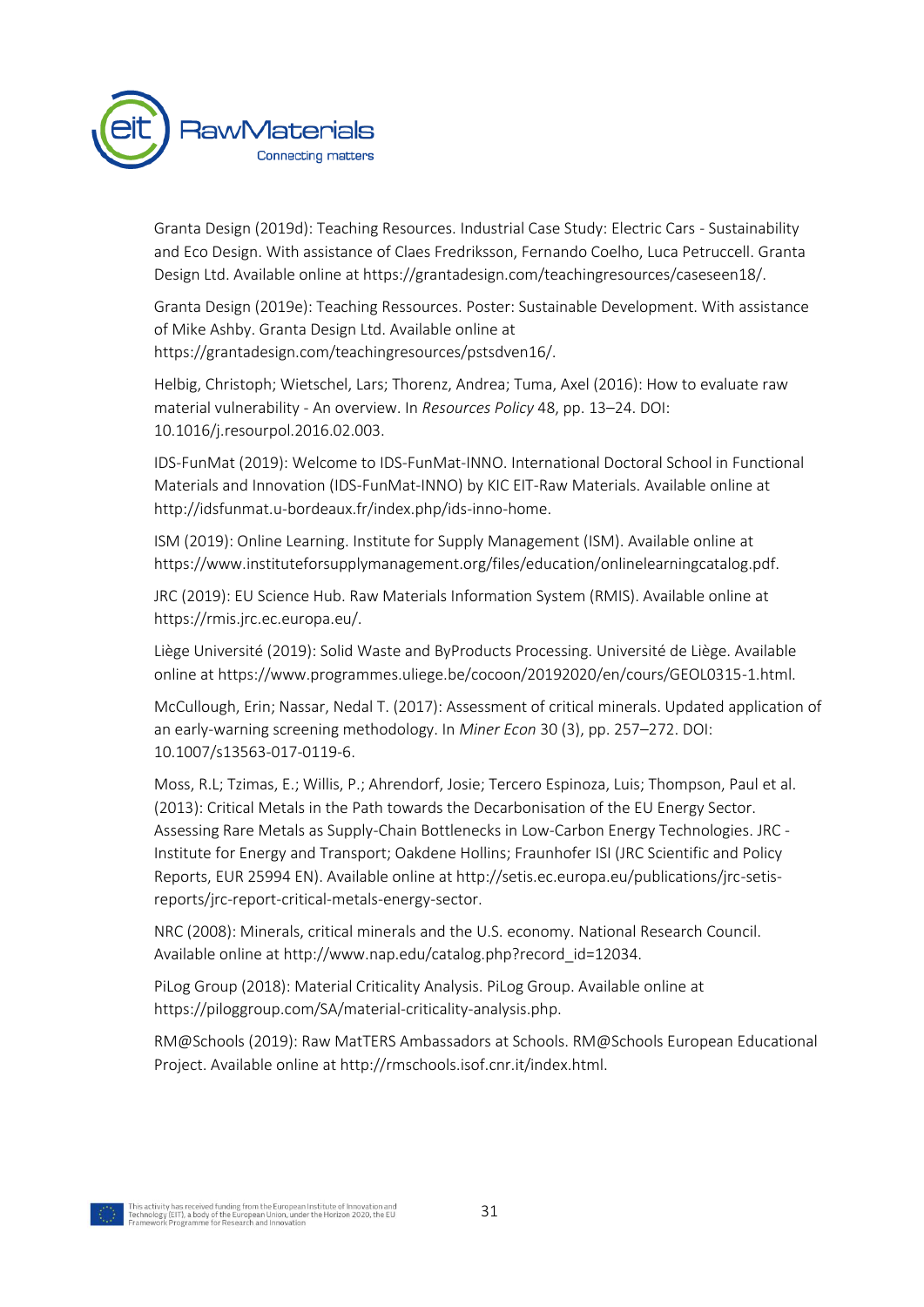

SINReM (2019): Programme. Master Program in Sustainable and Innovative Natural Resource Management (SINReM) by Technische Universität Bergakademie Freiberg, Uppsala Universitet, Ghent University. Available online at https://sinrem.eu/programme/.

SUMA (2019): Programme Paths & Fees. The Master Programme on Sustainable Materials (SUMA) by KU Leuven, Montanuniversität Leoben, University of Trento, INP Grenoble, University of Milano-Bicocca. Available online at https://www.master-suma.eu/study/#paths.

SusCritMat (2018a): Impressions from the first SusCritMat Winter School. Les Diablerets, Switzerland, January 14-19, 2018. Sustainable Management of Critical Raw Materials (SusCritMat). Available online at https://suscritmat.eu/wp-content/uploads/2018/12/WSreport.pdf.

SusCritMat (2018b): SusCritMat Short Course 2018. Sustainable Management of Critical Raw Materials (SusCritMat). Available online at https://suscritmat.eu/suscritmat-short-course-2018/.

SusCritMat (2019a): SusCritMat Homepage. Sustainable Management of Critical Raw Materials (SusCritMat). Available online at https://suscritmat.eu/.

SusCritMat (2019b): SusCritMat Short Course 2019. Sustainable Management of Critical Raw Materials (SusCritMat). Available online at https://suscritmat.eu/suscritmat-short-course-2019/.

SusCritMat (2019c): SusCritMat Summer School 2019. Sustainable Management of Critical Raw Materials (SusCritMat). Available online at https://suscritmat.eu/suscritmat-summer-school-2019/.

SusCritMat (2019d): Video Learning Content. Sustainable Management of Critical Raw Materials (SusCritMat). Available online at https://suscritmat.eu/video-learning-content/.

TNO, EY, HCSS, Leiden University (2017): Grondstoffenscanner. Pilot. Netherlands Organisation for Applied Scientific Research (TNO), Ernst & Young (EY), Hague Centre for Strategic Studies (HCSS), Leiden University. Available online at https://acc.grondstoffenscanner.nl/#/.

TU Delft (2019): Waste Management and Critical Raw Materials. Delft University of Technology. Available online at https://online-learning.tudelft.nl/courses/waste-management-and-criticalraw-materials/.

Università di Trento (2016): Recycling and Sustainable Materials. Università di Trento. Available online at

https://www.esse3.unitn.it/Guide/PaginaADErogata.do;jsessionid=7C36C4C99C09D1C9009F3FF2 DCC13696.esse3-unitn-prod-

06?cod lingua=eng&ad er id=2016\*N0\*N0\*S2\*38752\*92075&ANNO\_ACCADEMICO=2016&mo stra\_percorsi=S.